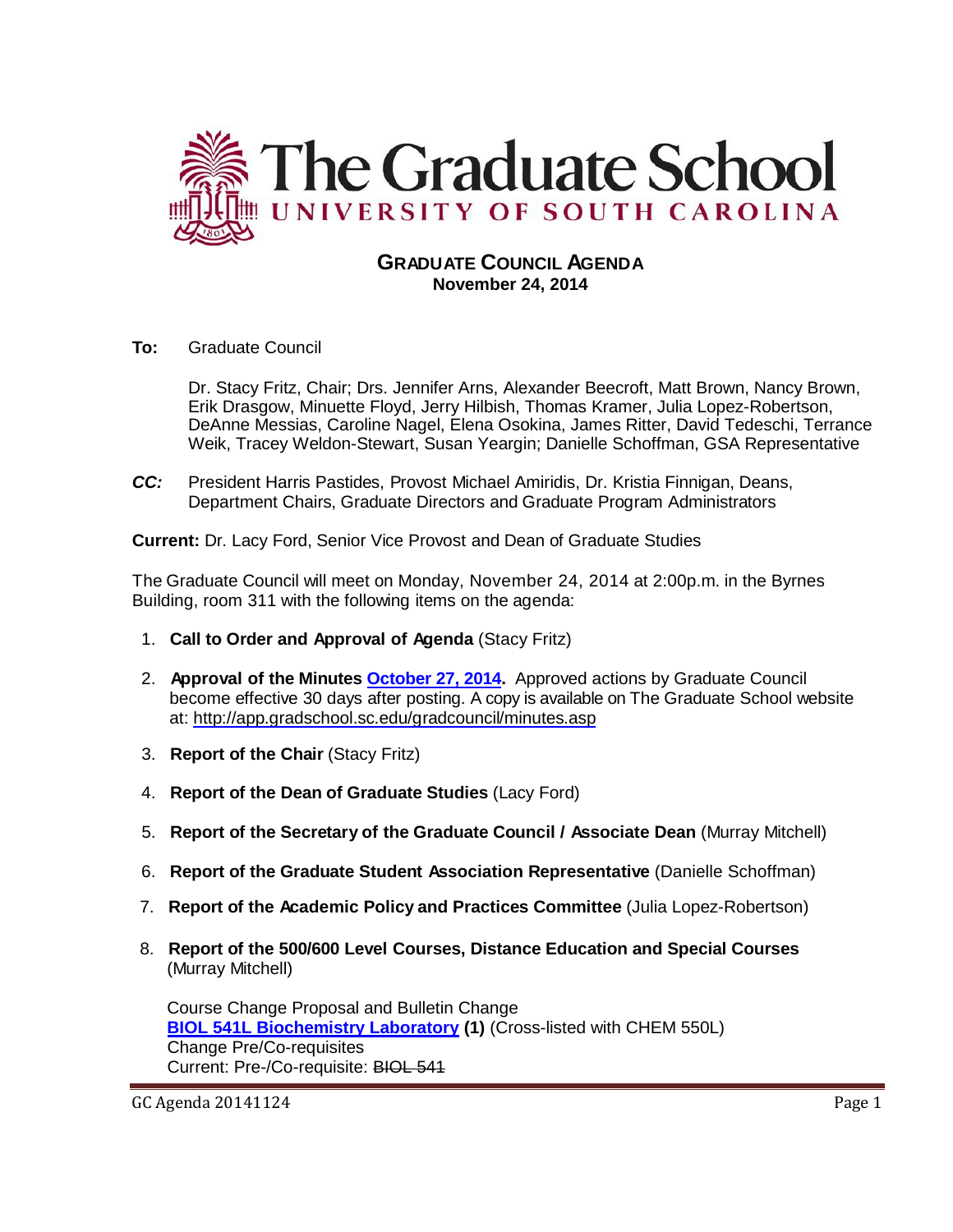Proposed: Pre-/Co-requisite: BIOL 541 or BIOL 545 [Effective: Fall 2015]

Course Change Proposal and Bulletin Change **[CHEM 550L Biochemistry Laboratory](http://gradschool.sc.edu/facstaff/gradcouncil/2014/CHEM%20550L%20CCP_Redacted.pdf) (1)** (Cross-listed with BIOL 541L) Change Pre/Co-requisites Current: Pre-/Co-requisite: CHEM 550 Proposed: Pre-/Co-requisite: CHEM 550 or CHEM 555 [Effective: Fall 2015]

Course Change Proposal and Bulletin Change **[BIOL 546 Biochemistry/Molecular Biology II](http://gradschool.sc.edu/facstaff/gradcouncil/2014/BIOL%20546%20CCP_Redacted.pdf) (3)** (Cross-listed with CHEM 556)

Change Pre/Co-requisites and course description.

Current: Essentials of modern biochemistry and molecular biology. Second semester of a two semester course. Pre-/Co-requisite: BIOL 545 or consent of instructor.

Proposed: Essentials of modern biochemistry and molecular biology. Pre-/Co-requisite: BIOL 302

[Effective: Fall 2015]

Course Change Proposal and Bulletin Change **CHEM 556 [Biochemistry/Molecular Biology II](http://gradschool.sc.edu/facstaff/gradcouncil/2014/CHEM%20556%20CCP_Redacted.pdf) (3)** (Cross-listed with CHEM 546)

Change Pre/Co-requisites and course description.

Current: Essentials of modern biochemistry and molecular biology. Second semester of a two semester course. Pre-/Co-requisite: BIOL 302; CHEM 555 or consent of instructor.

Proposed: Essentials of modern biochemistry and molecular biology. Pre-/Co-requisite: BIOL 302

[Effective: Fall 2015]

Course Change Proposal and Bulletin Change

## **[THEA 522 Creative Drama](http://gradschool.sc.edu/facstaff/gradcouncil/2014/THEA%20522%20CCP_Redacted.pdf) (3)**

Change Pre/Co-requisites, course title and course description.

Current: THEA 522 Creative Drama. Methods and techniques in developing.

Proposed: THEA 522 – Drama in Education (3) Comprehensive review of drama strategies, methods and pedagogical practices to be applied to non-drama learning contexts. Practical experience with the necessary skills, philosophies and techniques of drama in education. Prerequisite: Sophomore standing or higher [Effective: Fall 2015]

New Course Proposal

**THEA 527 [Applied Theatre Arts](http://gradschool.sc.edu/facstaff/gradcouncil/2014/THEA%20527%20NCP_Redacted.pdf) (3)**

Principles and practices of theatre-making within community contexts to address local issues and provide aesthetic strategies for creative problem solving through theatre. [Effective: Fall 2015]

Course Change Proposal and Bulletin Change **[THEA 572 Advanced Makeup](http://gradschool.sc.edu/facstaff/gradcouncil/2014/THEA%20572%20CCP_redacted.pdf)** (2)

Change credit hours, prerequisites and course description.

Current: Credits: 2, Specific character types, prosthetics, wig making, and corrective makeup. Special attention to the development of files of character illustrations and the designing of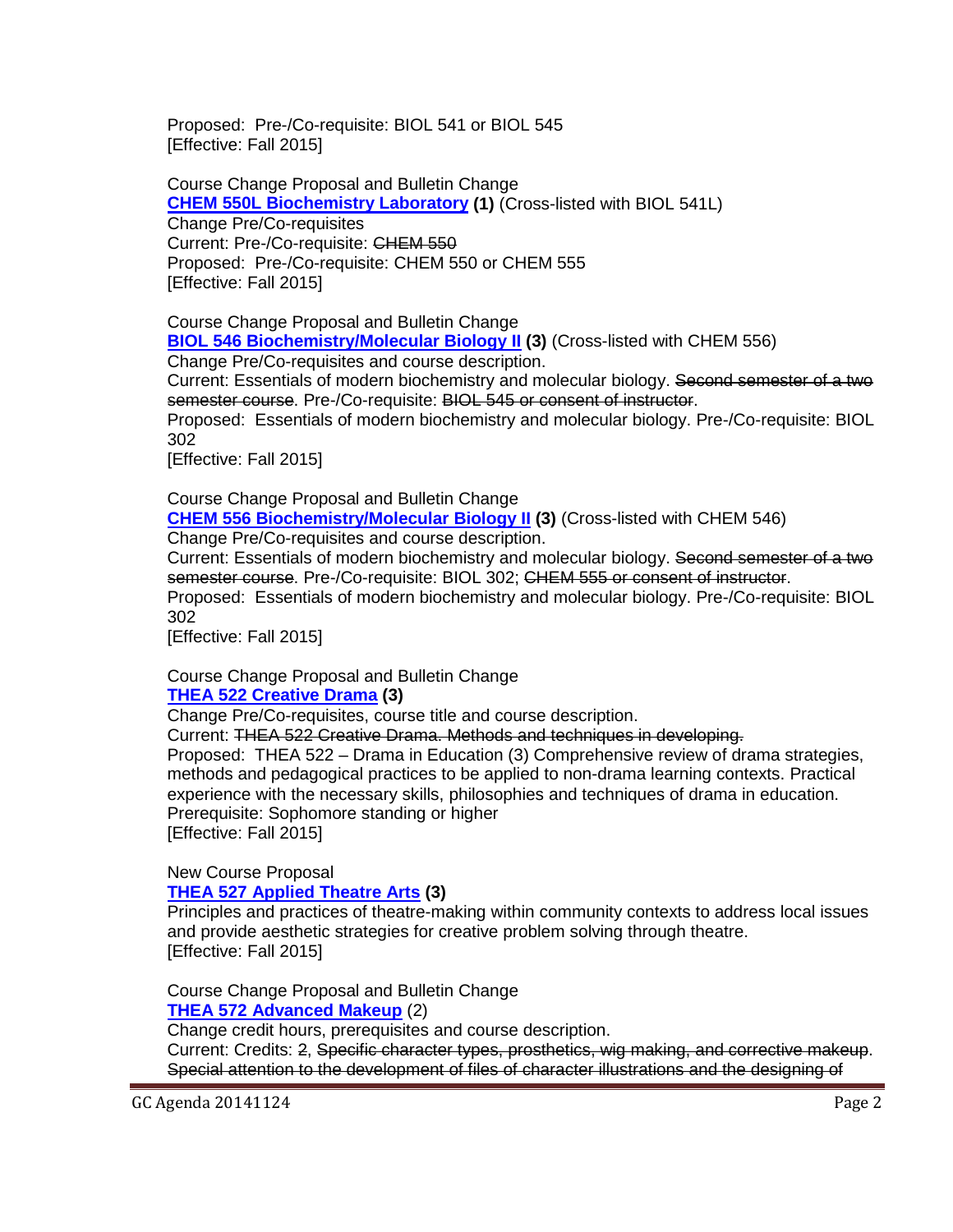specific makeups. Prerequisites: THEA 172 or consent of instructor.

Proposed: THEA 572 - Advanced Makeup for Theatre and Film, Credits: 3, Makeup design for specific character types, prosthetics and three-dimensional makeup effects. Special attention of the process of sculpting and modeling for makeup prosthetics. Prerequisites: THEA 230 or consent of instructor. [Effective: Fall 2015]

Course Change Proposal and Bulletin Change **PEDU 545 [Measurement and Evaluation in Physical Education](http://gradschool.sc.edu/facstaff/gradcouncil/2014/PEDU%20545%20CCP_Redacted.pdf)** (3)

Change course number Current: PEDU 545 Proposed: PEDU 445 [Effective: Fall 2015]

Course Change Proposal **[CSCE 551 Theory of Computation](http://gradschool.sc.edu/facstaff/gradcouncil/2014/CSCE%20551%20CCP_Redacted.pdf)** (3) (Cross-listed with MATH 562) Changing prerequisites Current: CSCE 350 or MATH 526 or 544 or 574 Proposed: C or better in CSCE 350 or MATH 344 or 544 or 574, or consent of the Undergraduate Director. [Effective: Fall 2015]

Course Change Proposal **[CSCE 557 Introduction to Cryptography](http://gradschool.sc.edu/facstaff/gradcouncil/2014/CSCE%20557%20CCP_Redacted.pdf)** (3) (Cross-listed with MATH 587) Changing prerequisites Current: CSCE 145 or MATH 241 and either CSCE 355 or MATH 574 Proposed: C or better in CSCE 145 or MATH 241 and in either CSCE 355 or MATH 574 or consent of the Undergraduate Director. [Effective: Fall 2015]

Course Change Proposal **[CSCE 561 Intro to Cryptography](http://gradschool.sc.edu/facstaff/gradcouncil/2014/CSCE%20561%20CCP_Redacted.pdf)** (3) (Cross-listed with MATH 527) Changing prerequisites Current: MATH 242 or 520 Proposed: C or better in MATH 520 or in MATH 242 and 344 or consent of the Undergraduate Director. [Effective: Fall 2015]

Course Change Proposal **[CSCE 587 Big Data Analytics](http://gradschool.sc.edu/facstaff/gradcouncil/2014/CSCE%20587%20CCP_Redacted.pdf)** (3) (Cross-listed with STAT 587) Adding Cross-listing with STAT 587 Current: No cross-listing Proposed: Cross-listing with STAT 587 [Prerequisites: STAT 509 or 513 or 515] [Effective: Fall 2015]

New Course Proposal **STAT 587 [Big Data Analytics](http://gradschool.sc.edu/facstaff/gradcouncil/2014/STAT%20587%20NCP_Redacted.pdf)** (3) (Cross-listed with CSCE 587)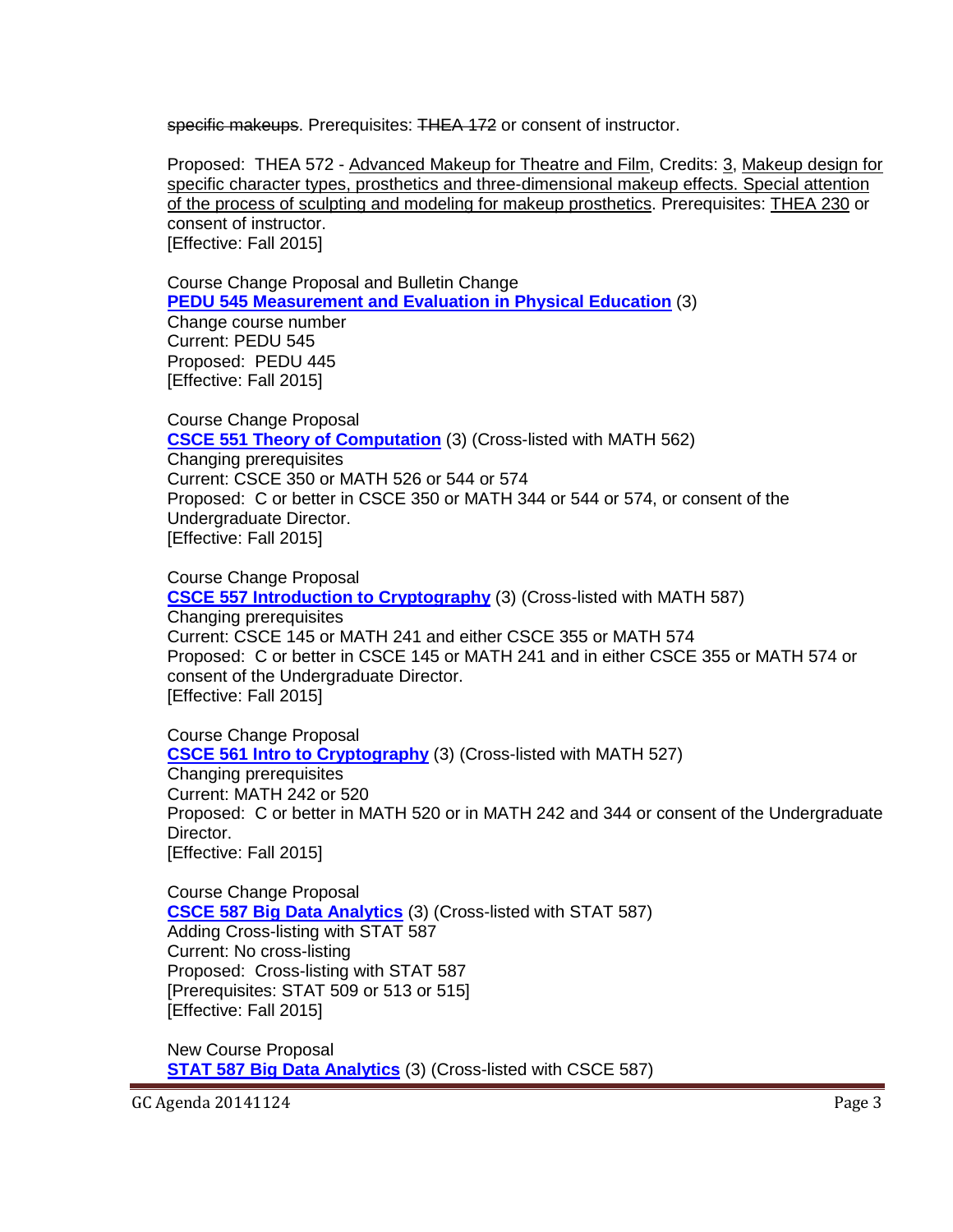Foundational techniques and tools required for data science and big data analytics. Concepts, principles, and techniques applicable to any technology and industry for establishing a baseline that can be enhanced by future study. [Prerequisites: STAT 509 or 513 or 515] [Effective: Fall 2015]

New Course Proposal **[ENHS 666 Metals and Human Health](http://gradschool.sc.edu/facstaff/gradcouncil/2014/ENHS%20666%20NCP_Redacted.pdf)** (3) Trace metal(loid)s, the fate and transport in the environment and the potential impacts on human health. [Prerequisites: BIOL 101 or 110; CHEM 101 and 102, or equivalent] [Effective: Fall 2015]

### 9. **Associate Graduate Faculty Nominations** (Murray Mitchell)

Name: None Program: Term:

- 10. **Fellowships and Scholarships Committee (**Murray Mitchell)
- 11. **Report of Science, Math, and Related Professional Programs Committee (**DeAnne Messias)

Course Change Proposal **[BIOS 745 Seminar in Biostatistics](http://gradschool.sc.edu/facstaff/gradcouncil/2014/BIOS%20745%20CCP.pdf) (1)** Changing the number of times the course can be taken. Current: 1 time Proposed: 2 times [Effective: Fall 2015]

Course Change Proposal **[PHYT 755 Spinal Manual Therapy](http://gradschool.sc.edu/facstaff/gradcouncil/2014/PHYT%20755%20CCP.pdf) (2)** Changing course title. Current: Spinal Manual Therapy Proposed: Manual Therapy II [Effective: Fall 2015]

### Academic Program Actions/Bulletin Change **[Master of Science in Public Health -](http://gradschool.sc.edu/facstaff/gradcouncil/2014/HPEB%20MSPH%20apa.pdf) HPEB (45)**

Change hours to Public Health basic core.

Current: The program requires 45 hours of course work, including 9 hours in core courses and 6 hours of thesis preparation. Candidates must also successfully complete a comprehensive exam at or near the conclusion of program requirements. Degree Requirements (45 hours) Basic Public Health Core (9-hours) HPEB Core (12 hours) Cognate Area (42-hours) Research Methods (6 hours)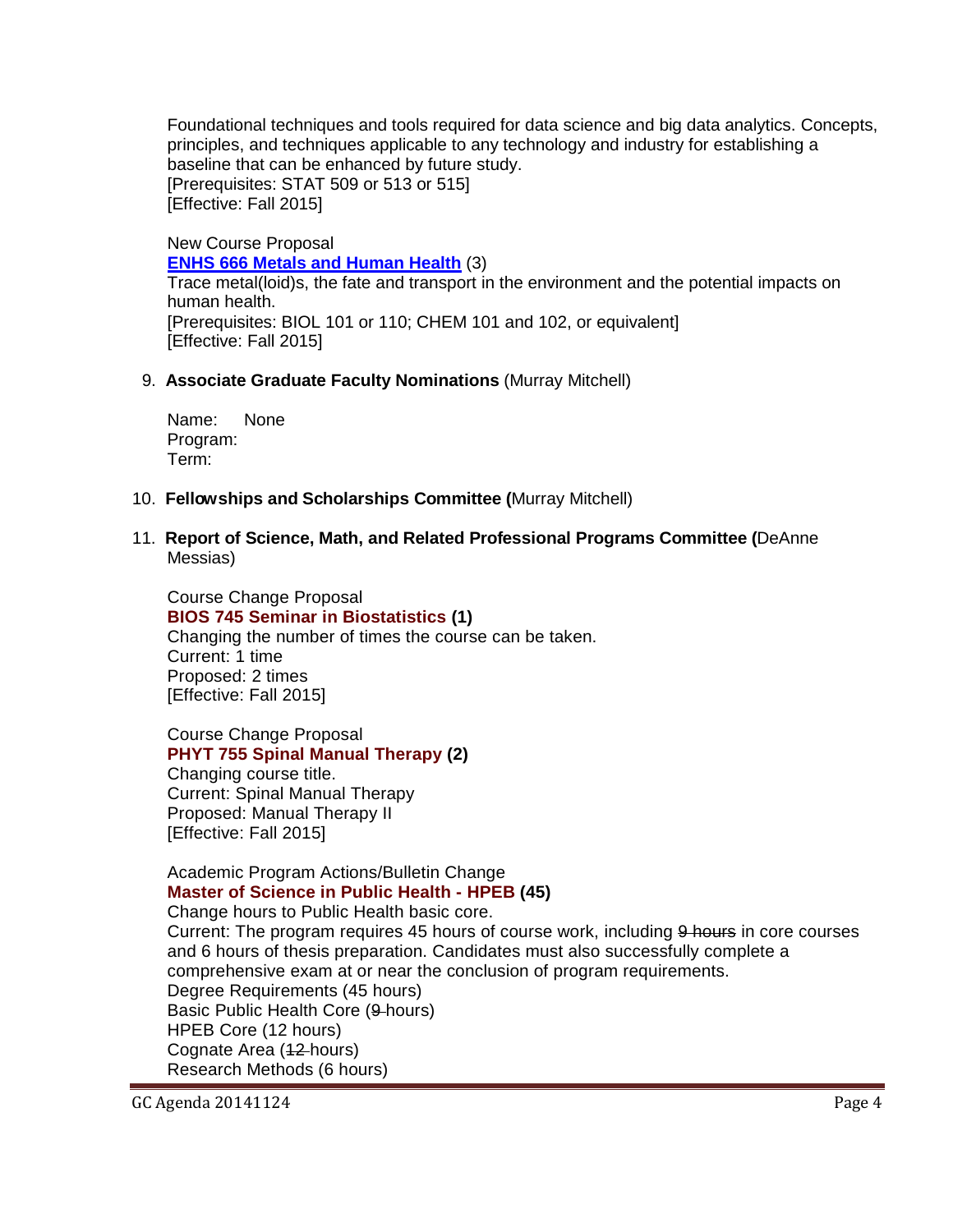Thesis (6 hours)

Proposed: The program requires 45 hours of coursework, including 12 hours in core courses and 6 hours of thesis preparation. Candidates must also successfully complete a comprehensive examination at or near the conclusion of program requirements. Degree Requirements (45 hours) Basic Public Health Core (12 hours) Health Promotion, Education, and Behavior Core (12 hours) Cognate Area (9 hours) Research Methods (6 hours) Thesis (6 hours) [Effective: Fall 2015]

Academic Program Actions/Bulletin Change

**Doctor of Philosophy - [Environmental Health Sciences](http://gradschool.sc.edu/facstaff/gradcouncil/2014/ENHS%20PhD%20APA%2011-3-2014.pdf) (60 Post-Baccalaureate)** Curriculum changes to comply with accrediting requirements of Council on Education for Public Health (CEPH).

Current: Doctor of Philosophy

Applicants of the PhD program must meet the above requirements in addition must have a baccalaureate degree in a pure or applied scientific discipline applicable to the environmental health sciences and from a university accredited by a regional accrediting agency. Individuals with prior performance at the master's level are preferred. A personal interview may also be required.

Other requirements:

Applicants who plan to purse a masters level degree in the industrial hygiene program must also meet ABET criteria. These include a baccalaureate degree (120 semester hours or equivalent) with 63 or more semester hours in undergraduate or graduate level courses in science, math, engineering and technology with a grade of C or better. Proposed: Doctor of Philosophy

The doctoral degree requires a minimum of 60 graduate credit hours including 12 hours of dissertation preparation (899) beyond the baccalaureate degree. Up to 24 graduate coursework hours from a master's degree may be applied toward the PhD with advisory committee approval. Doctoral students must complete at least half of the hours on the Program of Study (D-POS) in courses numbered 700 or higher. A dissertation of original research is required. A period of residency, a foreign language or research methods proficiency, a comprehensive examination, and a dissertation defense and examination are also required. Students must be enrolled for at least 1 credit during the term of graduation. Specific curriculum requirements for the PhD in the Department of Environmental Health Sciences are:

EPID 701 – Concepts and Methods of Epidemiology (3 hours)

PUBH 700 – Perspectives in Public Health (3 hours)

ENHS 899 – Dissertation Preparation (12 hours)

[Effective: Fall 2015]

Academic Program Actions/Bulletin Change

**Master of Science - [Environmental Health Sciences](http://gradschool.sc.edu/facstaff/gradcouncil/2014/ENHS%20MS%20APA%2011-3-2014.pdf) (36 Post-Baccalaureate)**

Curriculum changes to comply with accrediting requirements of Council on Education for Public Health (CEPH).

Current:

Curriculum requirements for the MS degree in the Department of Environmental Health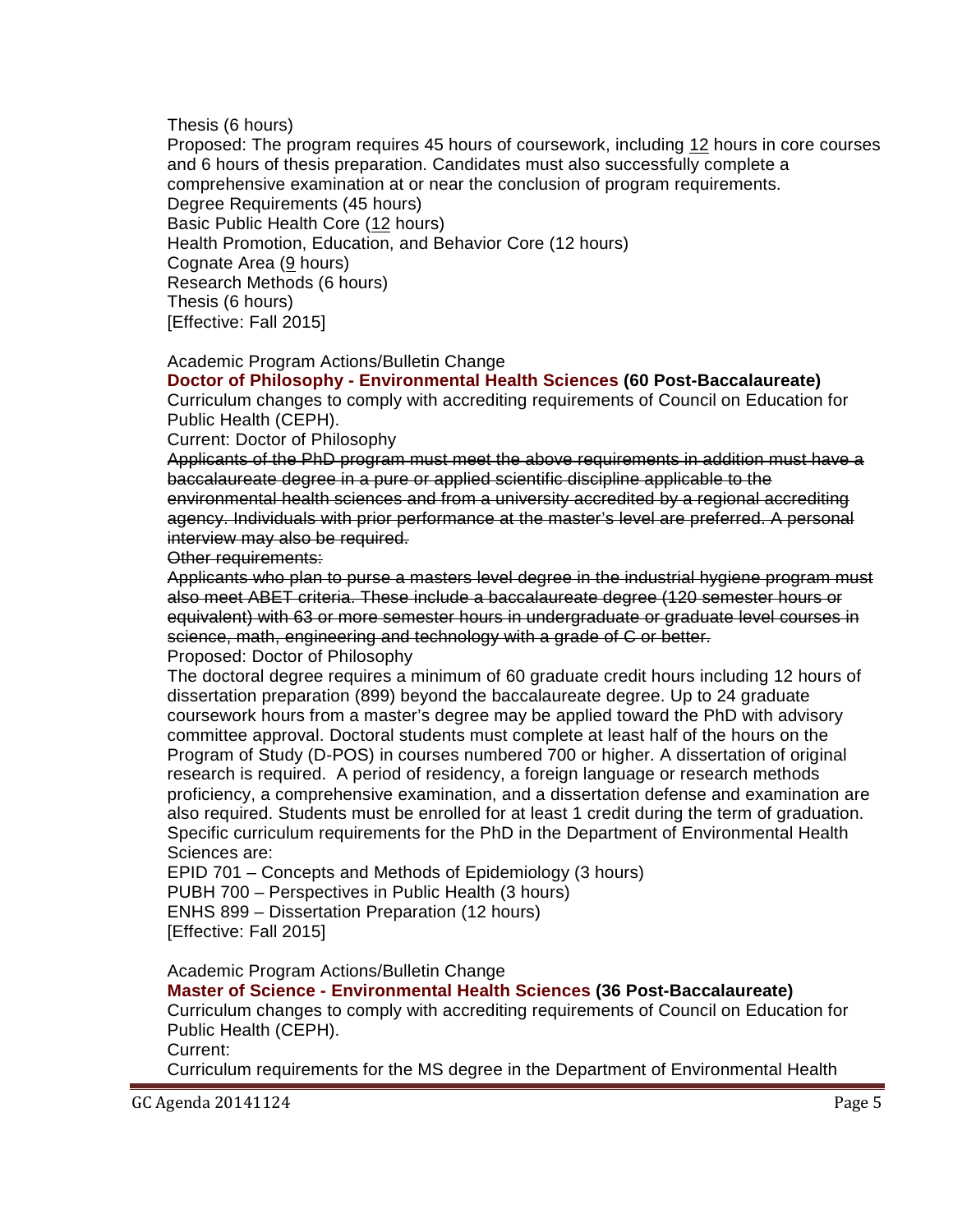Sciences are: ENHS 799 – Thesis Preparation Proposed: Curriculum requirements for the MS degree in the Department of Environmental Health Sciences are: Departmental Courses (12 hours) Quantitative and Technical Skills (9 hours) ENHS 660 – Concepts of Environmental Health Sciences (3 hours) EPID 700 – Introduction to the Epidemiology (3 hours) PUBH 700 – Perspectives in Public Health (3 hours) ENHS 799 – Thesis Preparation (6 hours) [Effective: Fall 2015] Academic Program Actions/Bulletin Change **[Doctor of Philosophy -](http://gradschool.sc.edu/facstaff/gradcouncil/2014/HPEB%20PhD%20APA%2011-3-2014.pdf) HPEB (60 Hours)** Current: Degree Requirements (60 Post Baccalaureate Hours) Research Methods (18-24 Hours) Qualitative methods Quantitative methods **Measurement** Three to five additional classes Cognate (12-18 Hours) Four to six classes reflecting defined content or topical areas. Proposed: Degree Requirements (60 Post Baccalaureate Hours) Health Promotion, Education, and Behavior Core (12 Hours) HPEB 771 – Socio-Cultural Perspectives on Population Health (or equivalent) HPEB 824 – Social and Physical Environment Interventions in Health Promotion, or equivalent)

HPEB 818 – Advanced Evaluation of Health Promotion Programs (or equivalent) HPEB 704 – Health Promotion Research Seminar (three 1-hour seminars)

Public Health (6 hours)

PUBH 700 – Perspectives in Public Health or equivalent

EPID 700 or 701 – Introduction to Epidemiology, or concepts and methods of Epidemiology, or equivalent or more advanced epidemiology course

Research Methods (15-21 Hours)

Qualitative methods (e.g. HPEB 715, ANTH 719)

Quantitative methods (e.g. BIOS 757, EDRM 711 or equivalent)

Measurement (HPEB 810 or equivalent)

Two or four additional classes

Cognate (9-15 Horus)

Three to five classes reflecting defined content or topical areas.

Dissertation (12 hours) [Effective: Fall 2015]

Course Change Proposal **[BIOS 758 Advanced Biometrics](http://gradschool.sc.edu/facstaff/gradcouncil/2014/BIOS%20758%20CCP.pdf) (3)** Change course description, credit hours from 3 to 4 credit hours, and prerequisite from BIOS 757 to BIOS 701. Current: BIOS 758 – Advanced Biometrics (3)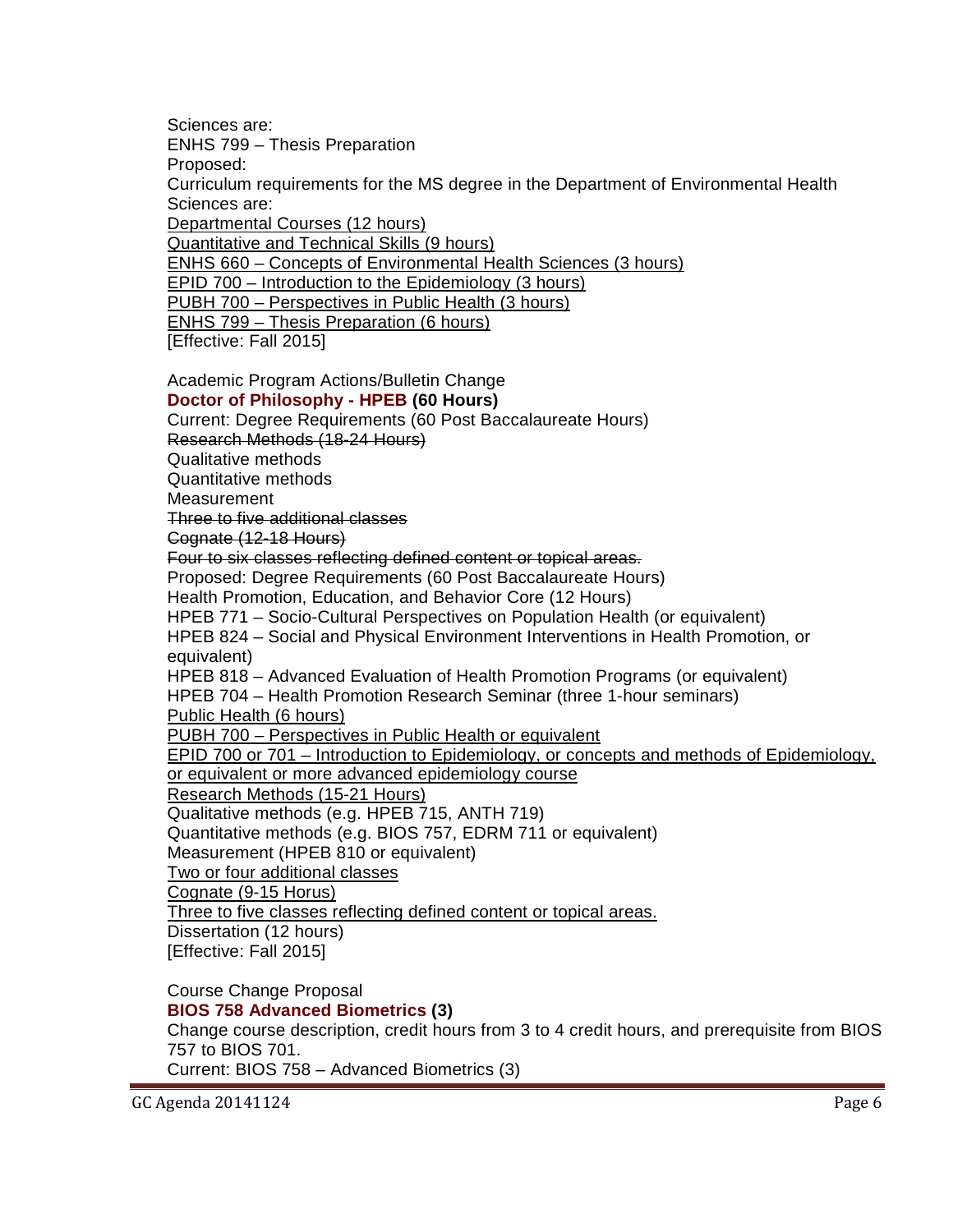Additional topical in analysis of health data including regression diagnostics, multi-collinearity of observational data, ridge/nonlinear regression, principal components, random/mixed effects, unbalanced designs, repeated measures, and sampling and design effects. Prerequisites: BIOS 757

Proposed: BIOS 758 – Advanced Biometrics (3)

Public health applications of correlation, regression, multiple regression, single and multifactor analysis of variance and analysis of covariance. Additional topics in analysis of health data including regression diagnostics, multi-collinearity of observational data, ridge/nonlinear regression, principal components, random/mixed effects, unbalanced designs, repeated measures and sampling and design effects.

Prerequisites: BIOS 701

[Effective: Spring 2016]

Course Change Proposal

**[PHYT 754 Mobilization and Manipulation](http://gradschool.sc.edu/facstaff/gradcouncil/2014/PHYT%20754%20CCP.pdf) (3)** Change course title Current: Mobilization and Manipulation Proposed: Manual Therapy I [Effective: Fall 2015]

Course Change Proposal/Bulletin Change

### **[PATH 711 Introductory General and Organ System Pathology for Graduate Students](http://gradschool.sc.edu/facstaff/gradcouncil/2014/PATH%20711_Redacted.pdf) (3)** Change course title

Current: Introductory General and Organ System Pathology for Graduate Students Proposed: Experimental Pathology [Effective: Fall 2015]

Academic Program Actions/Bulletin Change

### **[DNP Name Change from Nursing Administration to Nurse Executive Leadership](http://gradschool.sc.edu/facstaff/gradcouncil/2014/DNP%20PhD%2033%20post%20masters%20name%20change%20to%20nurse%20executive%20%20APA.pdf) (33 Post-Masters)**

Current: Nursing Administration Degree Requirements

4. Completion of research utilization/evidenced based practice project and oral defense. Proposed: Nurse Executive Leadership Degree Requirements

4. Completion of research utilization/evidenced based practice project and oral defense.

5. Applicants applying for the post masters DNP in Nurse Executive Leadership in a BSN and a non-Masters in Nursing (MBA, MPH, MHA, etc. will be evaluated on an individual basis.

[Effective: Fall 2015]

Academic Program Actions/Bulletin Change

**[DNP Psychiatric Mental Health Nurse Practitioner-Family](http://gradschool.sc.edu/facstaff/gradcouncil/2014/DNP%20Psych%20MH%20NP-Family%20APA.pdf) (33)**<br>The College of Nursing is requesting approval to change the concentration names of both the MSN and DNP concentrations in Psychiatric Mental Health -this change will make the College<br>of Nursing compliant with new changes in national certification curriculum requirements,<br>professional standards and accreditation r updated to reflect the change.

Current: MSN Psychiatric Nurse Practitioner-Child/Adolescent AND MSN Psychiatric Nurse Practitioner-Adult

DNP Psychiatric Nurse Practitioner-Child/Adolescent AND DNP Psychiatric Nurse Practitioner-Adult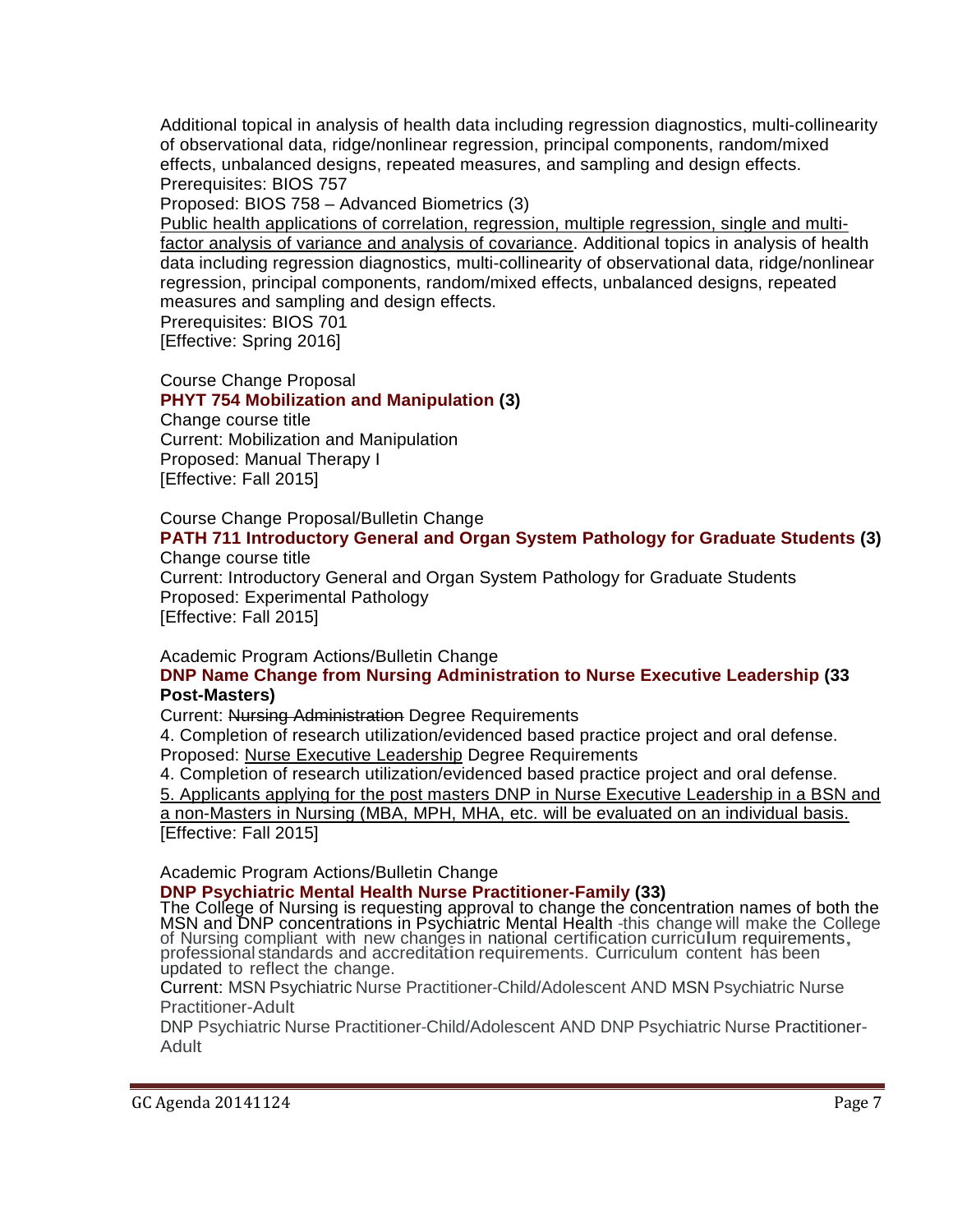Proposed: MSN Psychiatric Mental Health Nurse Practitioner-Family AND DNP Psychiatric<br>Mental Health Nurse Practitioner-Family [Effective: Fall 2015]

### Bulletin Change

## **[Doctorate of Nursing Practice](http://gradschool.sc.edu/facstaff/gradcouncil/2014/Doctorate%20of%20Nursing%20Practice%20BCH.pdf)**

Current: The Ph.D. degree is designed to prepare graduates for a lifetime of intellectual inquiry<br><del>that manifests itself in </del>creative scholarship and research. Students in this doctoral program acquire the knowledge and skills to conduct research that <del>is theory generating and/or theory</del><br>testing, and the ability to generate and refine nursing science as the basis for nursing practice, education, and/or administration.<br>Proposed: The Ph.D. degree is designed to prepare graduates for a lifetime of intellectual<sub>.</sub>

inquiry through creative scholarship and research. Students in this doctoral program acquire the knowledge and skills to conduct research that will contribute to furthering nursing practice, education, and administration.

[Effective: Fall 2015]

### Course Change Proposal **[NURS 720 Public Health Residency](http://gradschool.sc.edu/facstaff/gradcouncil/2014/NURS%20720.pdf) (3)**

Change title, cross-listing, description

Current: Public Health Residency, delete HSPM 798 cross-listing,

An introduction to clinical applications of epidemiological, biostatistical, and public health concepts and their application for nursing practice.

Proposed: Title-Clinical Application of Population Analysis

Practicum in approved health care setting emphasizing evaluation and service delivery planning or a project such as resolution of a management problem or evaluation of a program component.

[Effective: Fall 2015]

Academic Program Actions/Bulletin Change

**Master of Nursing - [Nursing Administration](http://gradschool.sc.edu/facstaff/gradcouncil/2014/Master%20of%20Nursing%20-%20Nursing%20Administration%20APA.pdf) (30)**

College of Nursing is requesting approval to add an existing master's level nursing course NURS 708.

[Effective: Fall 2015]

Course Change Proposal

### **[NURS 724 Education in Nursing](http://gradschool.sc.edu/facstaff/gradcouncil/2014/NURS%20724%20CCP.pdf) (2-3 Variable)**

Change credit hours to 3, change to distributed education delivery method Introduction to the teaching-learning environment in nursing, including teaching-learning theories, strategies, assessment and facilitation of learner/learning and provides a framework for the nurse educator in the educational environment. [Effective: Summer I]

Course Change Proposal

### **[NURS 725 Nursing Education and Curriculum Development](http://gradschool.sc.edu/facstaff/gradcouncil/2014/NURS%20725%20CCP.pdf) (2)**

Change title, credit hours and description, and change to distributed education delivery method

Current: [NURS 725 Nursing Education and Curriculum Development,](http://gradschool.sc.edu/facstaff/gradcouncil/2014/NURS%20725%20CCP.pdf) 2

Proposed: Nursing Education: Curriculum and Evaluation, 3

The course introduces principles of curriculum development, design, implementation and evaluation. Evaluation measures explore internal and external constituents, including meeting that reflect contemporary health care trends and educational expectations, and prepare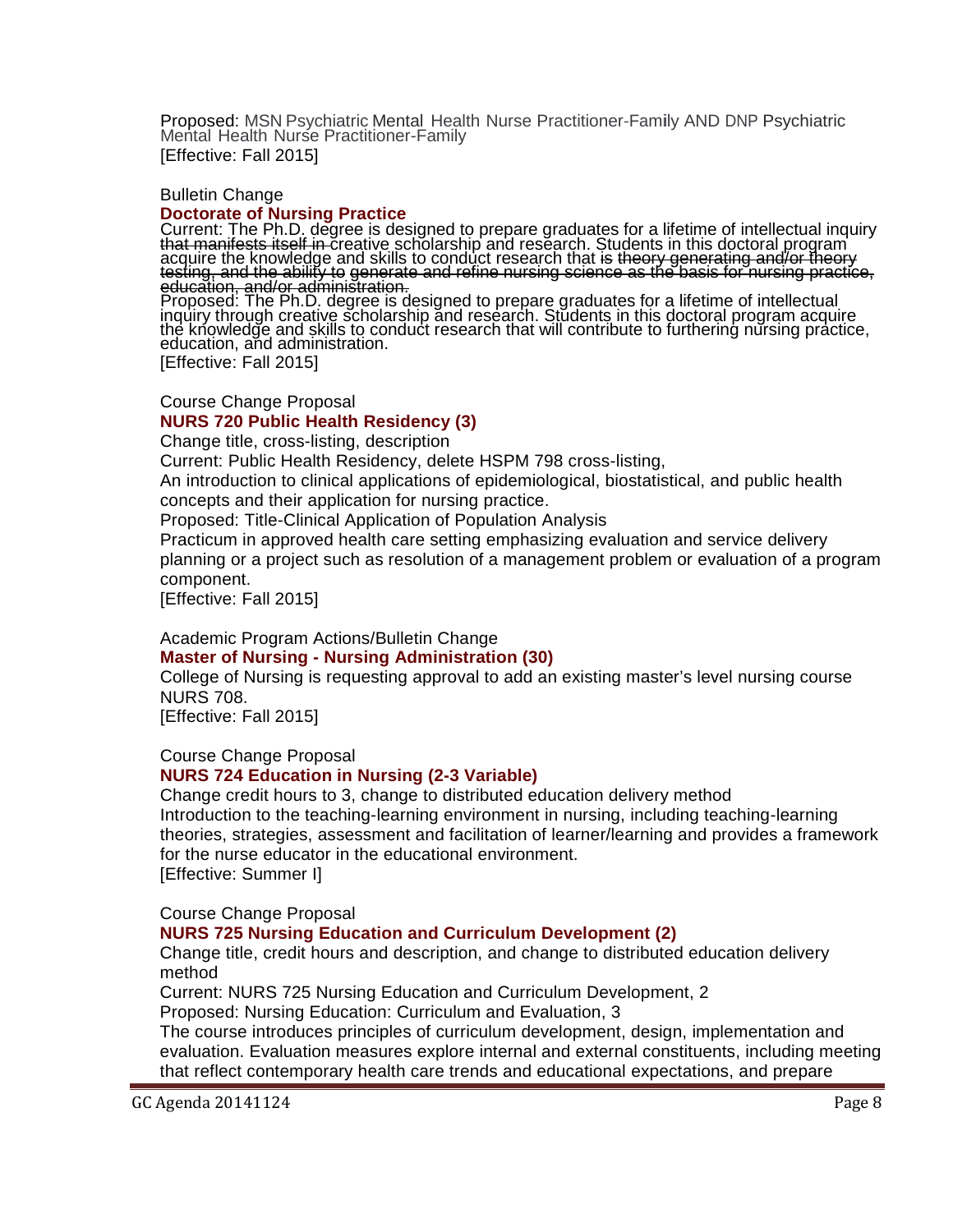graduates to function effectively in the health measurement techniques are examined. [Effective: Summer II]

### Course Change Proposal

### **[NURS 731 Management of Psychiatric Mental Health Problems](http://gradschool.sc.edu/facstaff/gradcouncil/2014/NURS%20731%20CCP.pdf) (3-4 Variable)** Changing title, updating course content

Current: Management of Psychiatric Mental Health Problems Proposed: Management of Psychiatric Mental Health Problems across the Lifespan Management of Psychiatric Mental Health Problems [Prerequisites: NURS 702, NURS 704, NURS 707, NURS 761. Students who have not completed these requirements will be dropped from 731]

[Effective: Fall 2015]

### Course Change Proposal

### **[NURS 732 Management of Complex Mental Health Problems](http://gradschool.sc.edu/facstaff/gradcouncil/2014/NURS%20732%20CC.pdf) (3-4 Variable) Change content and Prerequisites.**

Clinical management of complex mental health problems across the lifespan in hospital and community settings. Theory and field study. [Prerequisites: NURS 702, NURS 704, NURS 707, NURS 761, NURS 731. Students who have not completed these requirements will be dropped from 732] [Effective: Fall 2015]

### New Course Proposal and DED Delivery

## **[NURS 761 Neuroscientific Basis of Behavior and Psychopharmacological Treatment](http://gradschool.sc.edu/facstaff/gradcouncil/2014/NURS%20761%20NCP.pdf) (3)**

Presents neuroanatomy, neurophysiology, neuropathophysiology and neuropsychiatry as a foundation for understanding the anatomical, biological and psychological processes of psychiatric dysfunction and management of advanced practice psychiatric nurses. [Prerequisites: NURS 702, NURS 704, NURS 707, HGEN 700] [Effective: Fall 2015]

New Course Proposal and DED Delivery **[NURS 798 Advanced Practice Practicum: PMHNP across the Lifespan](http://gradschool.sc.edu/facstaff/gradcouncil/2014/NURS%20798%20NCP.pdf) (3-4 Variable)** Supervised field study in advanced practice nursing.

[Prerequisites: NURS 731, NURS 732 NURS 761] [Effective: Fall 2015]

Course Change Proposal **[NURS 806 Organizational Leadership I](http://gradschool.sc.edu/facstaff/gradcouncil/2014/NURS%20806%20CCP.pdf) (3) Change title. Current: Organizational Leadership I Proposed: Nurse Executive Leadership I** This course is the first of two courses focusing on advanced organizational leadership. Students prepare for top-level executive leadership roles

within health care systems or health-related business organizations. [Prerequisite: NURS 805]

[Effective: Fall 2015]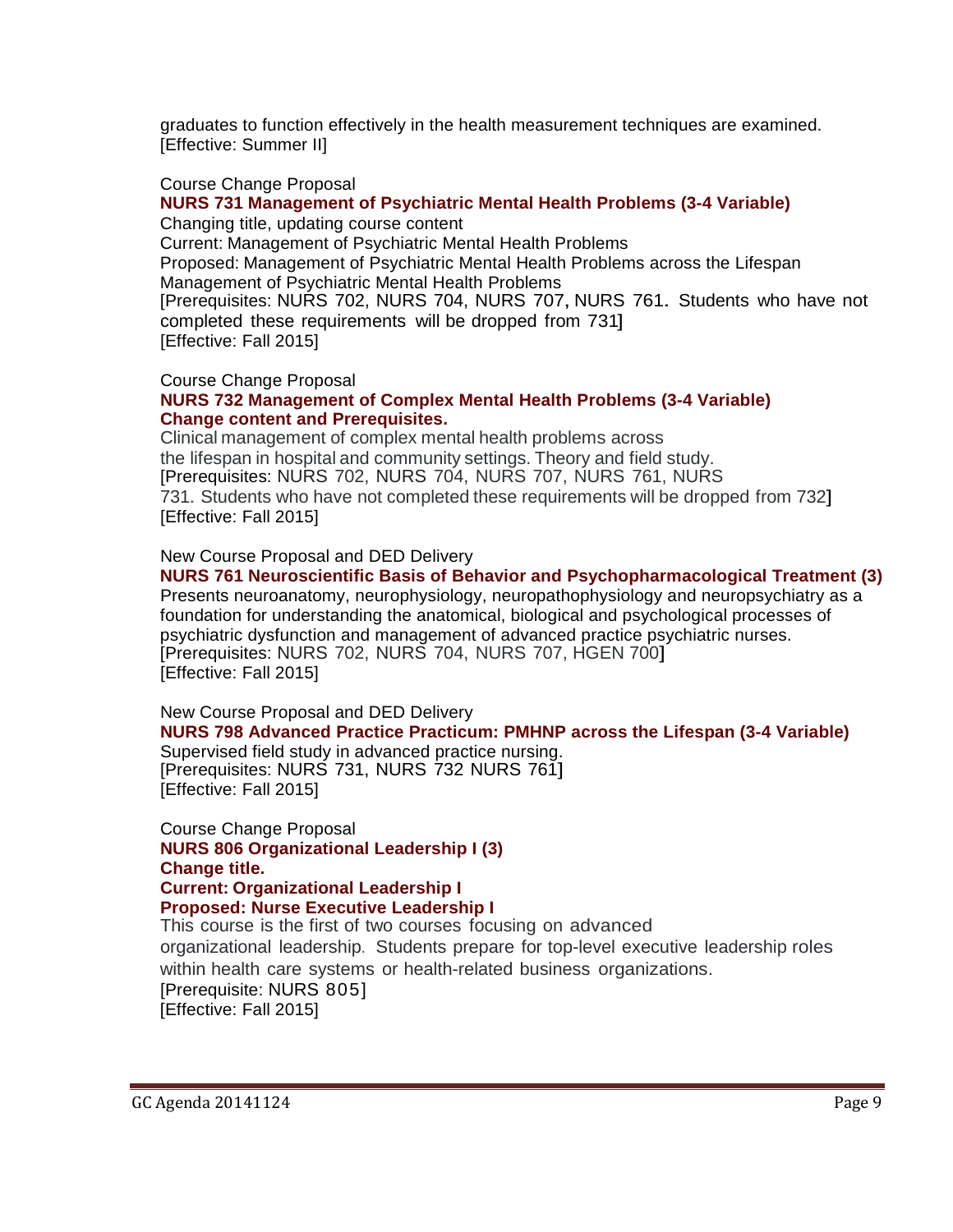### Course Change Proposal **[NURS 807 Organizational Leadership II](http://gradschool.sc.edu/facstaff/gradcouncil/2014/NURS%20807%20CCP.pdf) (3) Change title.**

Current: Organizational Leadership II Proposed: Nurse Executive Leadership II This course is the second of two courses building advanced leadership knowledge and competencies for top-level organizational leadership roles

within health care systems or health-related business organizations. The emphasis of

this course is leadership for clinical excellence. [Prerequisite: NURS 806] [Effective: Fall 2015]

### New Course Proposal

### **[NURS 809 Advanced Healthcare Financing](http://gradschool.sc.edu/facstaff/gradcouncil/2014/NURS%20809%20NCP.pdf) (3)**

Course provides the tools for financial management in the health services industry. Case studies provide insight into complex financial decisions required for healthcare administration, with a focus on financial and business aspects of healthcare administration with implications on patient care quality and outcomes.

[Prerequisite: NURS 734, NURS 738 or equivalents] [Effective: Spring 2015]

### Course Change Proposal

### **[NURS 727 Teaching Practicum in Nursing](http://gradschool.sc.edu/facstaff/gradcouncil/2014/Nursing%20727%20CCP.pdf) (3)**

Adding prerequisite: NURS 724 or permission of instructor and DED delivery. The purpose of this course is to prepare advanced practice nurses for the role of educator. The course focuses on the application of knowledge and skills to teaching nursing students. [Effective Summer I 2015]

New Course Proposal

### **[ENHS 880 Ethics & Research Prep](http://gradschool.sc.edu/facstaff/gradcouncil/2014/ENHS%20880%20NCP1.pdf) (1)**

Overview of skills and standards, including ethics and research preparation, for Environmental Health Sciences doctoral students. [Effective: Fall 2015]

New Course Proposal

# **[BIOS 755 Introduction to Longitudinal Data Analysis](http://gradschool.sc.edu/facstaff/gradcouncil/2014/BIOS%20755%20NCP1.pdf) (3)**

Introduction to principles and methods for longitudinal data. Focus on data analysis and interpretation.

[Effective: Fall 2015]

### Bulletin Change **[Master of Engineering](http://gradschool.sc.edu/facstaff/gradcouncil/2014/Master%20of%20Engineering%20ME%20BCH_Redacted1.pdf)**

Current: GRE General Test scores must be submitted by all applicants seeking assistantships and/or tuition support and all applicants applying for a research based degree program (PhD or MS), and they are recommended for all other applicants as well. A typical successful applicant will have a GRE quantitative scores greater than 700. Proposed: GRE General Test scores must be submitted by all applicants seeking assistantships and/or tuition support and all applicants applying for a research based degree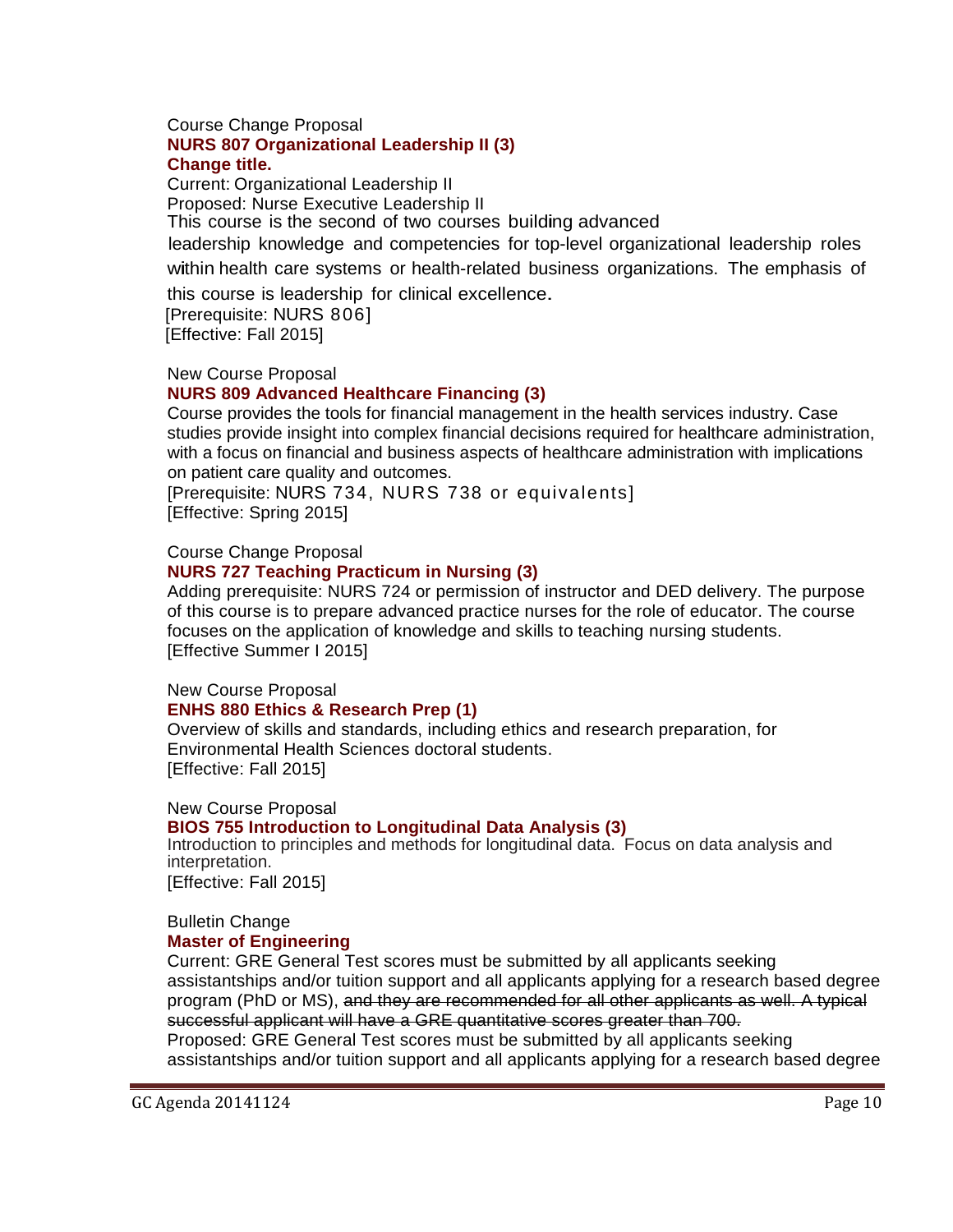program (PhD or MS). A typical successful applicant has a GRE-Verbal score of at least 150 (450 prior scale) and GRE – Quantitative score of at least 155 (700 prior scale), [Effective: Fall 2015]

Academic Program Actions/Bulletin Change

### **Doctor of Philosophy in Public Health - [Health Services Policy and Management](http://gradschool.sc.edu/facstaff/gradcouncil/2014/Doctor%20of%20Public%20Health%20HSPM%20APA_Redacted3.pdf) (60)** Current:

Admission criteria for the Doctor of Philosophy program include:

•Applicants should have a master's degree in health administration, business administration, public health, or public administration. Exceptions will be considered by petition to the faculty. Previous graduate-level course work should include health care finance, statistics,

organizational behavior, health economics, and epidemiology. Students lacking one or more of these will be required to make up the deficiency. Courses taken to make up deficiencies do not count toward the Ph.D. program.

• A grade point average of at least 3.00 (on a 4.00 scale) is required on previous graduate

Proposed: Applicants for the PhD program must submit:

- transcripts of prior undergraduate and graduate work
- scores for the Graduate Record Examination (GRE) or the Graduate Management Aptitude Test (GMAT)
- three letters of recommendation
- a statement of professional goals
- a personal resume
- copies of publications, if any
- Test of English as a Foreign Language (TOEFL) or IELTS Intl. Academic Course Type 2 exam scores, if the applicant's native language is not English.

[Effective: Fall 2015]

# Bulletin Change

# **[PhD in Nursing Science](http://gradschool.sc.edu/facstaff/gradcouncil/2014/PhD%20in%20Nursing%20Science%20BCH_Redacted.pdf)**

Current: The PhD degree is designed to prepare graduates for a lifetime of intellectual inquiry that manifests itself in creative scholarship and research. Students in this doctoral program acquire the knowledge and skills to conduct research that is theory generating and/or theory testing and the ability to generate and refine nursing science as the basis for nursing practice, education and/or administration.

Proposed: The PhD degree is designed to prepare graduates for a lifetime of intellectual inquiry through creative scholarship and research. Students in this documental program acquire the knowledge and skills to conduct research that will contribute to furthering nursing practice, education, and administration.

[Effective: Fall 2015]

Course Change Proposal,

**[NURS 870 Research Proposal Development \(](http://gradschool.sc.edu/facstaff/gradcouncil/2014/NURS%20870%20CCP_Redacted.pdf)1-3 Variable)**

Changing title, hours, prerequisites and description.

Current: Research Proposal Development

Seminar designed to assist students in the preparation of research proposals for the academic, federal, and private sectors.

Proposed: Grant Proposal Development (3 Fixed)

An introduction to the methodological and practice concepts relevant to nursing research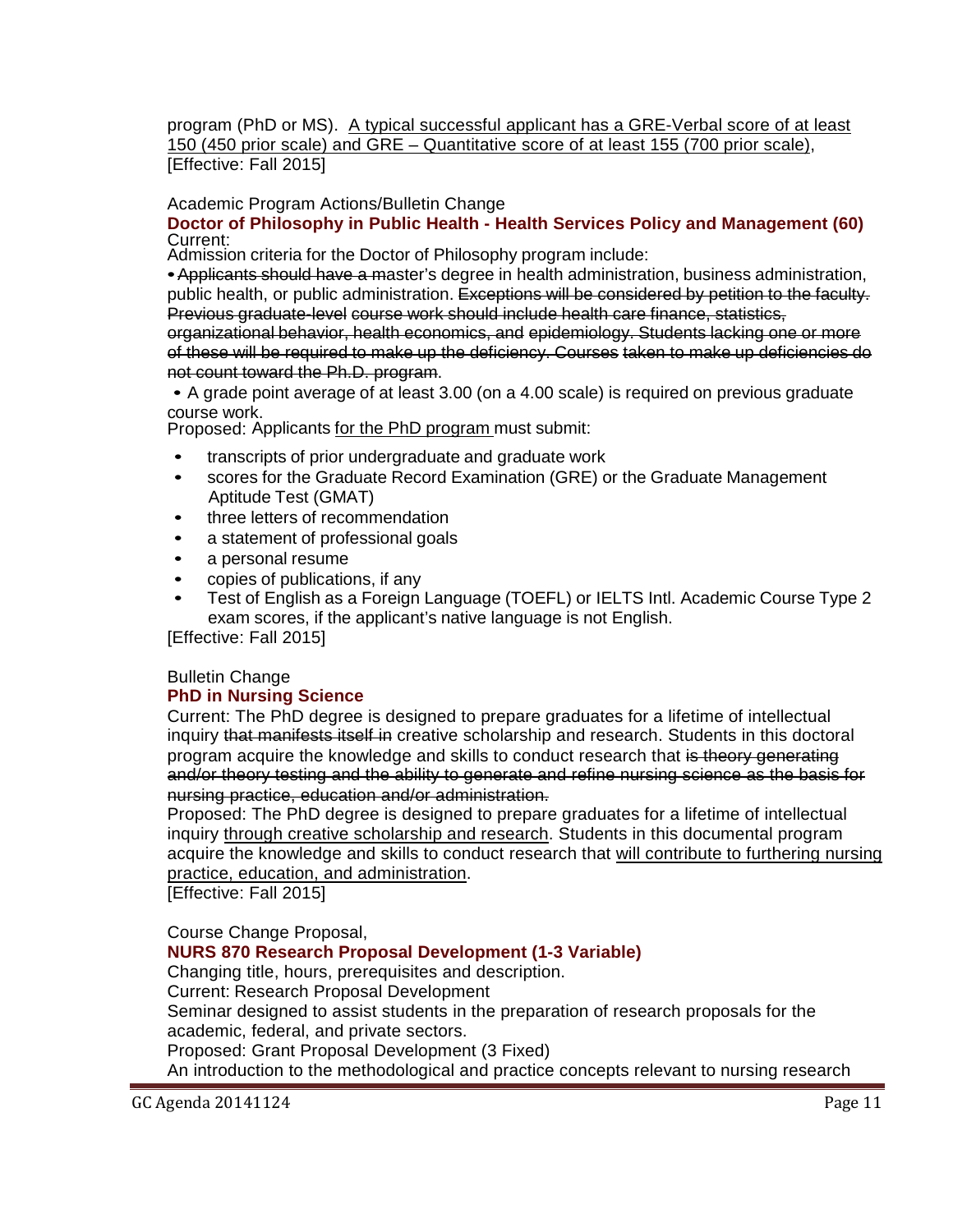grant proposal development. [Prerequisite: NURS 811, NURS 813] [Effective: Fall 2015]

### Course Change Proposal **[NURS 800 Philosophical Foundations of Nursing Science \(](http://gradschool.sc.edu/facstaff/gradcouncil/2014/NURS%20800%20CCP_Redacted.pdf)3)**

Change course title and description

Current: Philosophical Foundations of Nursing Science (3) A critical examination of the evolution of scientific though and its impact on current approaches to nursing research, theory development and clinical practice. Proposed: 800 - Philosophical and Theoretical Foundations of Nursing Science <sup>A</sup> critical examination of the evolution of approaches to nursing theory and nursing science and the impact on research theory development and clinical practice. [Effective: Fall 2015]

Course Change Proposal

# **[NURS 801 Theory Analysis for Nursing Science \(](http://gradschool.sc.edu/facstaff/gradcouncil/2014/NURS%20801%20CCP_Redacted.pdf)3)**

Change course title and description

Current: Theory Analysis for Nursing Science (3) (Prereq:

### NURS 800)

Examination and critique of theories from the physical biomedical behavioral and social sciences as they are applied to nursing science.

Proposed: Theory Analysis and Application for Nursing Science

Examination and critique of theories from nursing and the physical, biomedical behavioral, and sciences and their application to nursing science.

[Effective: Fall 2015]

Course Change Proposal **[NURS 802 Theory Analysis and Development \(](http://gradschool.sc.edu/facstaff/gradcouncil/2014/NURS%20802%20CCP_Redacted.pdf)3)** Deleting Course

[Effective: Fall 2015]

Course Change Proposal **[NURS 803 Scientific Knowledge in Nursing \(](http://gradschool.sc.edu/facstaff/gradcouncil/2014/NURS%20803%20CCP_Redacted.pdf)3)**

Current: Scientific Knowledge in Nursing (3) Prereq: NURS 802; NURS 811 Examination of knowledge domains within nursing science. Proposed: Scientific Knowledge in Nursing (3) Prereq: NURS 801, NURS 804, NURS 810, NURS 811, NURS 813] In-depth examination of a specific nursing science knowledge domain. [Prerequisites NURS 801, NURS 804, NURS 810, NURS 811, NURS 813] [Effective: Fall 2015]

New Course Proposal **[NURS 804 The Role of the Nurse Scientist \(](http://gradschool.sc.edu/facstaff/gradcouncil/2014/NURS%20804%20NCP_Redacted.pdf)3)** Selected roles and professional responsibilities in diverse settings and preliminary

application of basic research skills.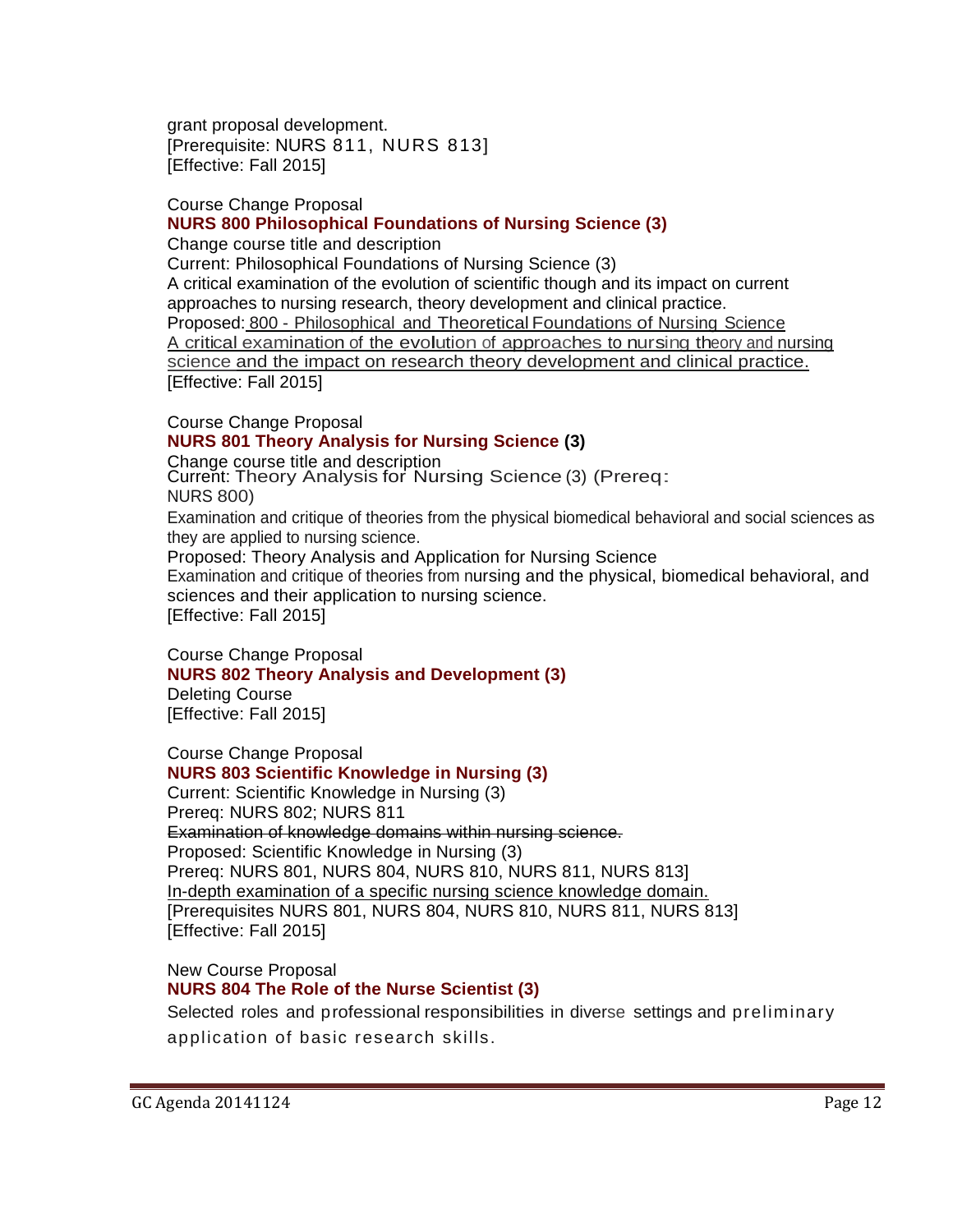[Effective: Fall 2015]

Course Change Proposal

**[NURS 810 Advanced Research Methods \(](http://gradschool.sc.edu/facstaff/gradcouncil/2014/NURS%20810%20CCP_Redacted.pdf)3)**

**Changing title, prerequisites and description.**

Advanced Research Methods (3)

Current: Analysis of research methods currently utilized in the biomedical, behavioral, and social sciences and their utility for nursing research.

Proposed: Nursing Research Methods I (3)

An introduction to methods of inquiry utilized in the biomedical, behavioral, and social sciences and their application for nursing research.

[Prerequisites: Completion of a graduate level statistics course (e.g., BIOS 700 or

equivalent)

[Effective: Fall 2015]

Course Change Proposal

# **[NURS 811 Quantitative Methods in Nursing Research \(](http://gradschool.sc.edu/facstaff/gradcouncil/2014/NURS%20811%20CCP%20BCH%20JUS%2011-3-14.pdf)3)**

Changing the title, prerequisites and description.

Current: Quantitative Methods in Nursing Research

Advanced quantitative methods, designs, and analysis techniques used in the development of nursing science.

Proposed: Nursing Research Methods II

Advanced quantitative methods, designs, and analysis techniques used in the development of nursing science.

[Prerequisites: NURS 810 or EDRM 711 and BIOS 757 or equivalent] [Effective: Fall 2015]

Course Change Proposal

### **[NURS 813 Qualitative Methods in Nursing Research \(](http://gradschool.sc.edu/facstaff/gradcouncil/2014/NURS%20813%20CCP_Redacted.pdf)3)**

Current: Changing title, prerequisites and description.

Analysis of qualitative methods in the development of nursing science. Includes epistemology, research planning process, specific methods for data collection and analysis, theory building and ethical issues.

Proposed: Examination and practical application of the diverse qualitative research epistemology, ontologies, methodologies and ethical issues.

[Prerequisites: NURS 810] [Effective: Fall 2015]

New Course Proposal

# **ECHE 742 - [Adsorption Fundamentals and Processes](http://gradschool.sc.edu/facstaff/gradcouncil/2014/ECHE%20742%20NCP_Redacted2.pdf) (3)**

Advanced principles of adsorption and adsorption processes including adsorbents, thermodynamics, kinetics, fixed bed adsorption and cyclic adsorption processes. [Effective: Spring 2015]

Bulletin Change

**Electrical Engineering - [Microelectronics, Nanoelectronics, and Photovoltaics](http://gradschool.sc.edu/facstaff/gradcouncil/2014/Electrical%20Engineering%20BCH%209262014_Redacted.pdf)  [Department for Updating](http://gradschool.sc.edu/facstaff/gradcouncil/2014/Electrical%20Engineering%20BCH%209262014_Redacted.pdf)**

Current: T.S. Sudarshan, Chair Admission Requirements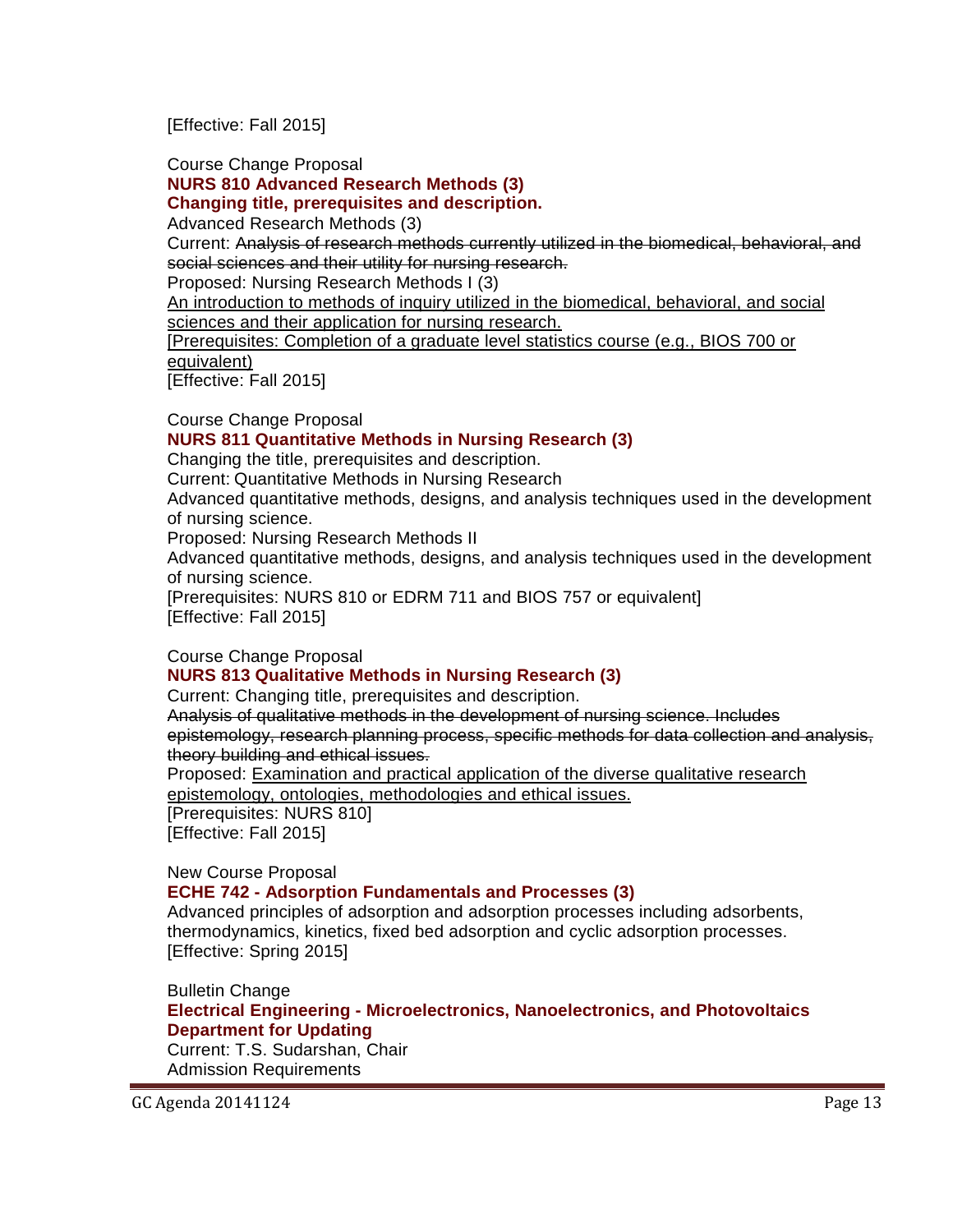MS and PhD applicants are strongly encouraged to distinguish their area of specialization when applying to the Graduate Program in order to identify a Research Advisor. The MS and PhD applicants must secure an advisor who is willing to supervise him or her before being admitted into the program.

Proposed: Roger Dougal, Chair

Admission Requirements:

M.S. and Ph.D. applicants are strongly encouraged to distinguish their area of specialization when applying to the Graduate Program in order to identify a Research Advisor. The MS and PhD applicants must secure an advisor who is willing to supervise him or her before being admitted into the program.

[Effective: Fall 2015]

12. **Report of the Humanities, Social Sciences, Education, and Related Professional Programs Committee** (Matt Brown)

Academic Program Actions/Bulletin Change

### **[Graduate Certificate in Social Work with Military Members, Veterans, and](http://gradschool.sc.edu/facstaff/gradcouncil/2014/SWw-militarymemsAPA_Redacted1.pdf)  [Military Families](http://gradschool.sc.edu/facstaff/gradcouncil/2014/SWw-militarymemsAPA_Redacted1.pdf)** (18)

With the advent of Specialization in Military Social Work, it is recommended that the Graduate Certificate in Military Social Work with Military Members, Veterans, and Military Families be amended.

Current: The Program

The Graduate Certificate of Social Work with Military Members, Veterans and Military Families is administered by the College of Social Work. It provides MSW students with specific knowledge and skills necessary to interact in a military setting and in community settings where the needs of veterans and their families are met. Proposed: The Program

The Graduate Certificate for Social and Behavioral Health with Military Members, Veterans, and Military Families is administered by the College of Social Work. The program provides students with specific knowledge and skills necessary to interact in military and community settings where the needs of veterans and their families' are met. The program is designed to develop competency in knowledge about the military and military culture, understand the signature injuries associated with different military conflicts and those associated with military life, and understand intervention and rehabilitation strategies that are effective when working with this diverse population.

[Effective: Fall 2015]

# Course Change Proposal/Bulletin Change

**[RETL 729 Retail Location Analysis](http://gradschool.sc.edu/facstaff/gradcouncil/2014/RETL%20729%20ccp_Redacted.pdf)** (3) Deleting this course. Current: RETL 725 Shoppers in the Retail Environment RETL 729 Retail Location Analysis RETL 745 International Retailing Proposed: RETL 725 Shoppers in the Retail Environment RETL 745 International Retailing [Effective: Fall 2015]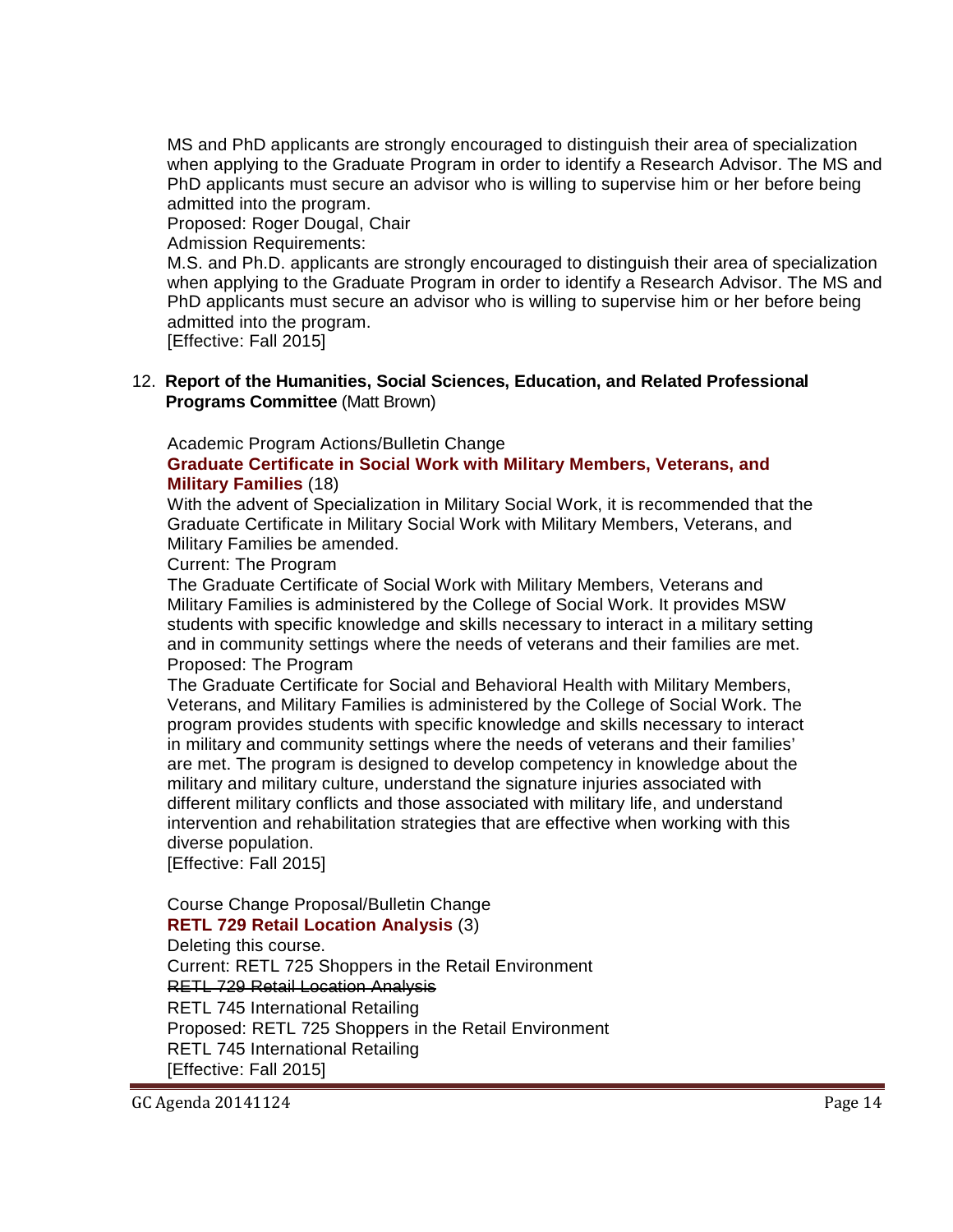Course Change Proposal/Bulletin Change

**[RETL 765 Retail Management for Marketing Educators](http://gradschool.sc.edu/facstaff/gradcouncil/2014/RETL%20765%20CCP_Redacted.pdf)** (3) Deleting this course. Current: RETL 749 Retail Category and Space Management RETL 765 Retail Management for Marketing Educators RETL 790 Special Topics in Marketing Education Proposed: RETL 749 Retail Category and Space Management RETL 790 Special Topics in Marketing Education [Effective: Fall 2015]

### Academic Program Actions/Bulletin Change **[Master of International Business, MIB -](http://gradschool.sc.edu/facstaff/gradcouncil/2014/Master%20of%20Internl%20Biz%20APA.pdf) Change in Core Courses for Degree [Requirements](http://gradschool.sc.edu/facstaff/gradcouncil/2014/Master%20of%20Internl%20Biz%20APA.pdf)** (30)

Replace one core course. Current: IBUS 706 Nations States, Regional Networks and Global Markets IBUS 707 Comparative Institutional Systems POL 710 Introduction to International Relations Purposed: IBUS 704 Comparative Corporation Governance IBUS 705 Sustaining the Global Enterprise IBUS 706 National States, Regional Networks and Global Markets IBUS POLI 710 Introduction in International Relations [Effective: Fall 2015]

### New Course Proposal

### **[ITEC 743 Health Information Privacy and Security](http://gradschool.sc.edu/facstaff/gradcouncil/2014/ITEC%20743%20NCP_Redacted2.pdf)** (3)

Healthcare privacy and security threats and solutions. Compliance with patient information privacy and information security regulations. [Effective: Fall 2015]

### New Course Proposal

### **[PEDU 870 Promoting Integrative Youth Physical Development](http://gradschool.sc.edu/facstaff/gradcouncil/2014/PEDU%20870%20-%20NCP_Redacted.pdf)** (3)

Examination of the synergistic nature of various physical, behavioral and psychological factors that promote positive trajectories of health in youth and how they are promoted across childhood and adolescence in physical education. [Effective: Fall 2015]

### Academic Program Actions/Bulletin Change **[PhD in Physical Education](http://gradschool.sc.edu/facstaff/gradcouncil/2014/Physical%20Education%20PE%20-%20APA_Redacted.pdf)** (60)

Update doctoral program requirements.

Current: Concentrations are offered in physical education pedagogy and developmental foundations. Individuals who complete the doctoral program should be prepared to assume leadership roles in physical education, teacher education or motor behavior. This document provides information about the expectations for doctoral study, sample programs of study and other required experiences for a doctoral degree in Physical Education.

Proposed: Concentrations are offered in physical education pedagogy and motor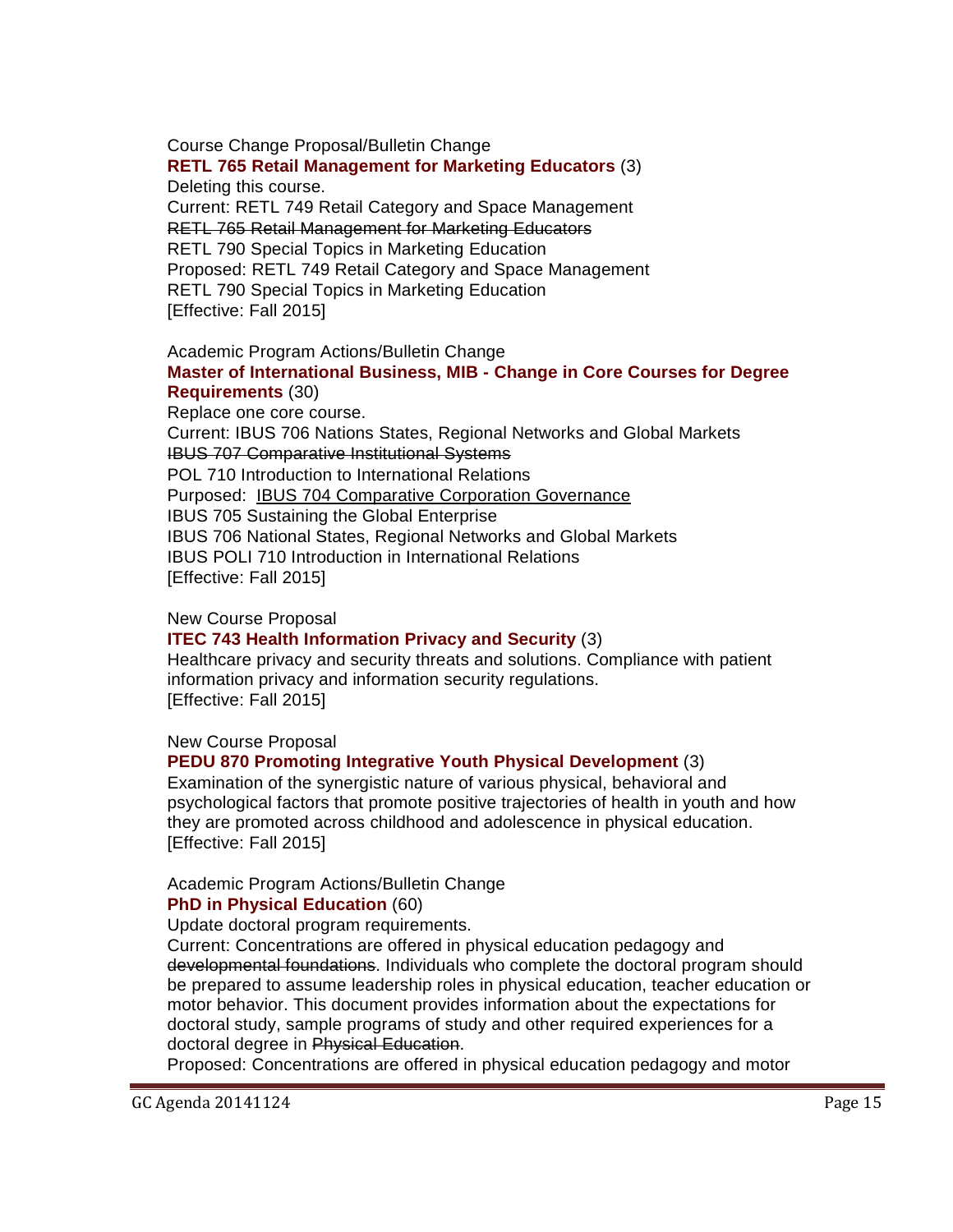behavior. Individuals who complete the doctoral program should be prepared to assume leadership roles in physical education, teacher education or motor behavior. This document provides information about the expectations for doctoral study, sample program of study and other required experiences for a doctoral degree in physical education.

[Effective: Fall 2015]

### Bulletin Change

### **[Graduate Certificate in Financial and Resource Management](http://gradschool.sc.edu/facstaff/gradcouncil/2014/Graduate%20Certificate%20in%20Financial%20and%20Resource%20Management%20BCH_Redacted.pdf)**

Program name change and change course description.

Current: Graduate Certificate in Financial and Resource Management

The Certificate is designed 'to complement graduate degree programs offered within the Moore School of Business. It is designed to enhance the student's career opportunities by providing preparation in areas critical to those working within the finance and accounting function in private and public sector organizations. Requirements for admission to te Certificate program are the same as those for the Moore School MBA program.

The certificate consists of 12 credit hours of coursework.

At least 6 credit hours must be earned from the following courses:

DMSB 710 - Financial Accounting in the Global Environment DMSB 717 - Management Accounting in the Global Environment ACCT 504 - Legal Issues for Accountants ACCT 505 - Governmental and Nonprofit Accounting ACCT 737 - Systems II ACCT 738 -Financial Statement Analysis ACCT 743 - Accounting for Management Control FINA 761 - Advanced Financial Management At least 4 credits must be earned from the following courses: DMSB 718 - Global Supply Chain and Operations Management MGSC 871 - Global Sourcing: Strategies and Applications MGSC 872 - Project Management DMSB 723 - Leadership Skills and Ethical Leader Behavior DMSB 740 - Management of Human Capital

A student may pursue the certificate simultaneously with pursuing other graduate degrees in business and students are allowed to use up to 9 credit hours taken as part of the certificate for degree requirements. Students enrolled in a degree program within the Moore School of Business should seek admission to the certificate program prior to the completion of 24 hours of degree coursework. Students who earn a certificate and then enroll in a degree program may also use up to 9 credit hours from the certificate toward the completion of degree requirements, provided the degree is awarded within four years of the completion of the certificate.

### Proposed: Cost Management Certificate Course

The Certificate is designed to complement graduate degree programs offered within the Moore School of Business. It is designed to enhance the student's career opportunities by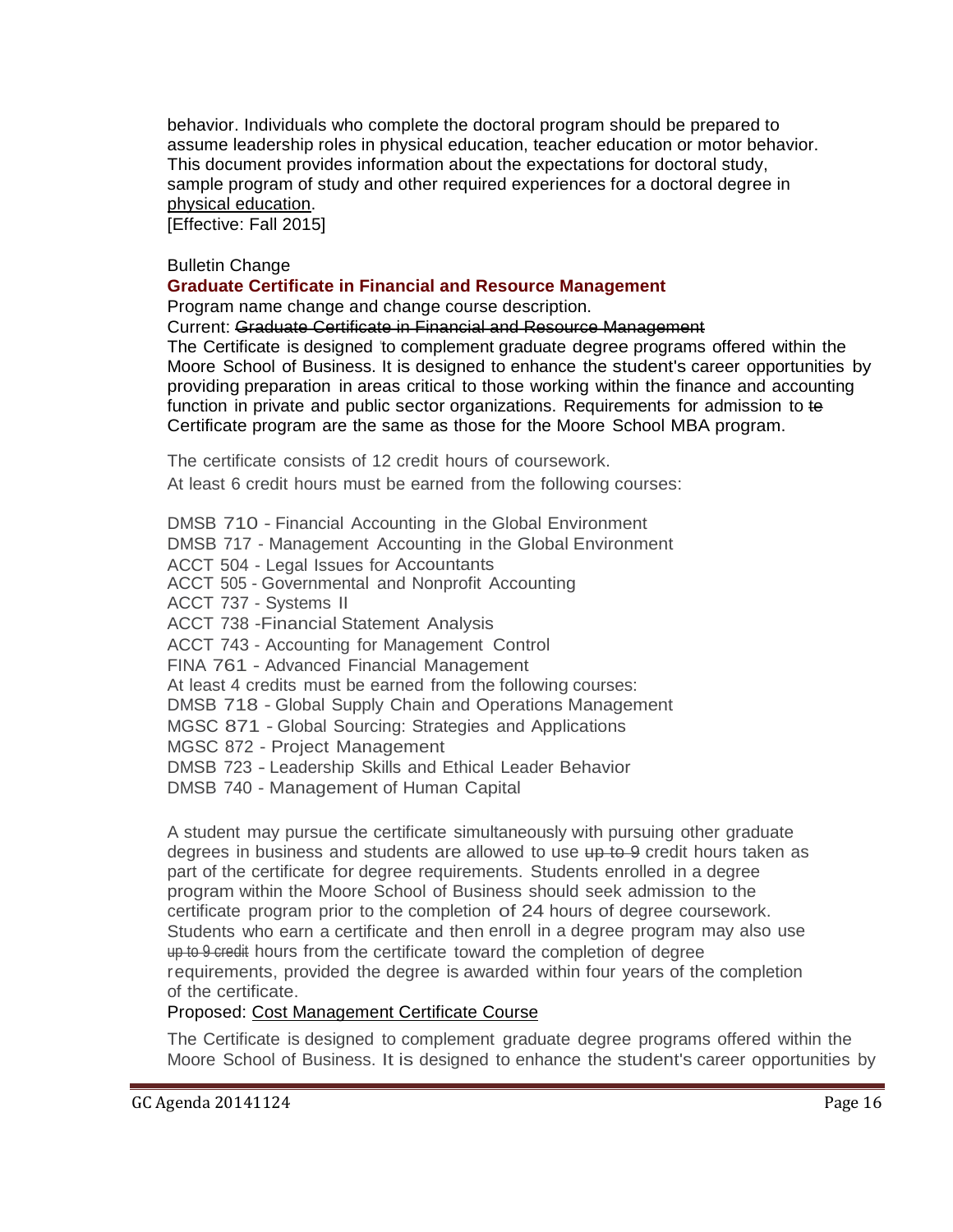providing preparation in areas critical to those working within the finance and accounting function in private and public sector organizations. Requirements for admission to the Certificate program are the same as those for the Moore School MBA program. The certificate consists of 12 credit hours of coursework. At least 6 credit hours m ust be earned from the following courses:

DMSB 710- Financial Accounting in the Global Environment or **ACCT 728-Financial** Accounting

DMSB 717- Management Accounting in the Global

Environment or ACCT 729 - Managerial Accounting

ACCT 504 - Legal Issues for Accountants

ACCT 505 - Governmental and Nonprofit Accounting

ACCT 737 - Systems II

ACCT 738 - Financial Statement Analysis

ACCT 743 - Accounting for Management Control

FINA 761 - Advanced Financial Management

At least 4 credits must be earned from the following courses:

### DMSB 718 - Global Supply Chain and Operations Management or MGSC 791 - Operations Management

MGSC 871 - Global Sourcing: Strategies and Applications

MGSC 872 - Project Management

DMSB 723 - Leadership Skills and Ethical Leader Behavior or

MGMT 770 – Competing Through People

DMSB 740 - Management of Human Capital or MGMT 718 - Management of Human Resources

A student may pursue the certificate simultaneously with pursuing other graduate degrees in business and students are allowed to use credit hours taken as part of the certificate for degree requirements. Students enrolled in a degree program within the Moore School of Business should seek admission to the certificate program prior to the completion of 24 hours of degree coursework. Students who earn a certificate and then enroll in a degree program may also use credit hours from the certificate toward the completion of degree requirements, provided the degree is awarded within four years of the completion of the certificate.

Completion of the certificate.

[Effective: Fall 2015]

Course Change Proposal **[GEOG 751 Digital Techniques of Remote Sensing](http://gradschool.sc.edu/facstaff/gradcouncil/2014/GEOG%20751%20CCP_Redacted.pdf)** (3) Deleting this course. Deleting existing course GEOG 751 and creating a new course GEOG 575. [Effective: Fall 2015]

Academic Program Actions/Bulletin Change **Political Science, PhD** [\(63 Post Baccalaureate](http://gradschool.sc.edu/facstaff/gradcouncil/2014/Political%20Science%20PhD%20APA_Redacted.pdf) Hours) [To remove POLI 700 from the PhD core requirements.](http://gradschool.sc.edu/facstaff/gradcouncil/2014/Political%20Science%20PhD%20APA_Redacted.pdf)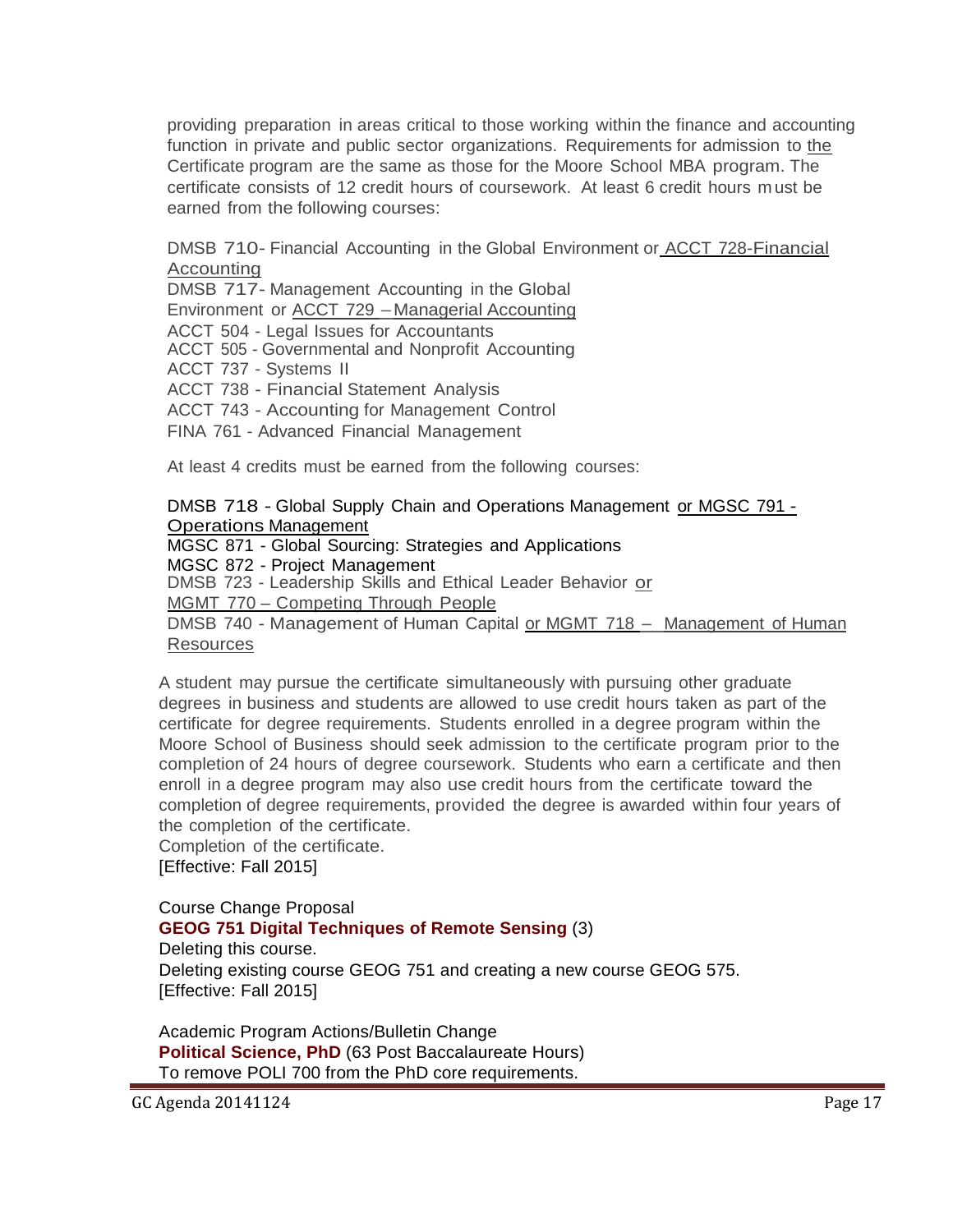Current: Political Science, PhD Core Courses POLI 502 – Methods of Political Analysis POLI 700 – The Political Science Discipline and Profession POLI 701 Theories of Political Inquiry POLI 706 – Advanced Methods of Political Analysis POLI 707 Classics of Political Theory or POLI 703 Democratic Theory Two "Gateway Proseminars" take outside first or second fields Proposed: Political Science, PhD Core Courses POLI 502 – Methods of Political Analysis POLI 701 Theories of Political Inquiry POLI 706 – Advanced Methods of Political Analysis POLI 707 Classics of Political Theory or POLI 703 Democratic Theory POLI 803 – Research Methods in Political Science or POLI 709 – Qualitative Methods of Political Analysis Two "Gateway Proseminars" take outside first or second fields [Effective: Fall 2015]

Academic Program Actions/Bulletin Change

### **[Masters of Psychology Program Change -](http://gradschool.sc.edu/facstaff/gradcouncil/2014/Masters%20of%20Psychology%20Program%20Change_Redacted1.pdf) (Restricted to Clinical-Community [Students\)](http://gradschool.sc.edu/facstaff/gradcouncil/2014/Masters%20of%20Psychology%20Program%20Change_Redacted1.pdf)** (47)

Updating the Program of Study increasing credit hours from 40 to 47. Current: Degree Requirements (40 Hours) Core General Psychology Courses (12 Hours) The first two courses are required: PSYC 726 – Lifespan Psychopathology and Resilience PSYC 727 – Foundations of Community Psychology Additional Courses Students must take 6 credit hours of any of the following for the MA degree PSYC 702A – Basics of Neuroscience PSYC 702B - Basics of Cognitive Psychology PSYC 702C – Basics of Developmental Psychology PSYC 702D – Basic of Learning and Motivation PSYC 703A - Integration across Cognitive Psych and Neuro PSYC 703B – Integrated Across Developmental Psychology, Cognitive Psychology, and Neuroscience PSYC 703C – Integration across Developmental and Cognitive Psychology PSYC 703D – Integration across Areas of Psychology PSYC 751 – Race, Class, Gender, and Sexuality PSYC 770 – Survey of Social Psychology Foundations of Clinical Psychology (6 Hours) PSYC 761 – Psychological Assessment I PSYC 762 – Psychological Assessment II Proposed: Degree Requirements (47 Hours)

Core General Psychology Courses (15 Hours)

PSYC 726 – Lifespan Psychopathology and Resilience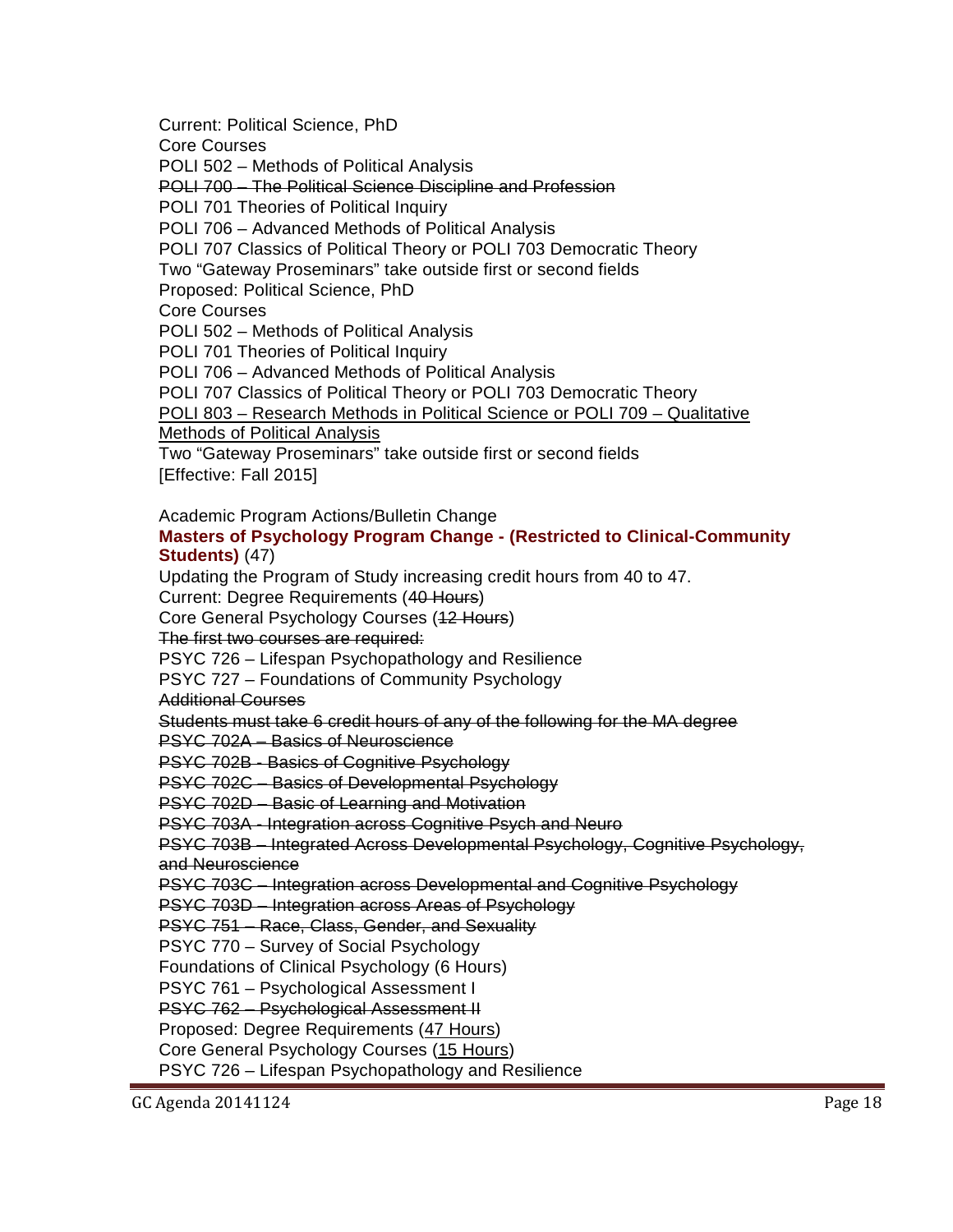PSYC 727 – Foundations of Community Psychology

PSYC 749 – Social Inequality

PSYC 770 – Survey of Social Psychology

PSYC 820 – Foundations in Developmental Psychology

Foundations of Clinical Psychology (6 Hours)

PSCY 725 – Foundations of Intervention

PSYC 761 – Psychological Assessment I

Practicum (6 Hours)

6 hours of Intervention Practicum

Electives (3 Hours)

3 hours (other Psych courses 700 and higher or non-Psych courses 500 and higher) [Effective: Fall 2015]

## New Course Proposal

## **[ACCT 739 Enterprise Resource Planning Systems \(](http://gradschool.sc.edu/facstaff/gradcouncil/2014/ACCT%20739%20NCP_Redacted2pdf.pdf)3)**

Business process integration within Enterprise Resource Planning systems including the use and management of the enterprise course models within ERP software implemented companies.

[Effective: Spring 2015]

# Academic Program Actions/Bulletin Change

# **[Graduate Certificate in Business Analytics \(](http://gradschool.sc.edu/facstaff/gradcouncil/2014/Graduate%20Certificate%20in%20Business%20Analytics%20APA_Redacted3.pdf)12)**

#### Change to core and elective courses Current:

To obtain this graduate certificate, students must complete a 4-course sequence in Business Analytics, with a GPA of 3.0 or better in those four courses. There are three distinct channels through which this certificate can be delivered.

1. As an option for IMBA and PMBA students (akin to a "concentration").

2. As <sup>a</sup> standalone option.

3. As an accelerated, customized executive education program

### Courses Qualifying for the Certificate:

DMS8 712 Quantitative Methods in Business

MGSC 796 Information Systems

MGSC 778 Revenue Management

MGSC 877 Operations Analysis

MKTG 708 Custer Relationship Management and Data Mining

### Proposed:

To obtain this graduate certificate, students must complete a 4-course sequence in Business Analytics, with a GPA of 3.0 or better in these four courses. There are three distinct channels through which this certificate can be delivered.

1. As an option for AMBA, IMBA and PMBA students. The certificate would appear on the graduate transcript of these students.

2. As a standalone option (non-degree) option, for which students pay a per-course fee and take the four courses with the AMBAs/IMBAs/PMBAs. All four courses must be completed within a certain time period, e.g. 24 months.

3. As an accelerated, customized executive education program education program.

Courses qualifying for the certificate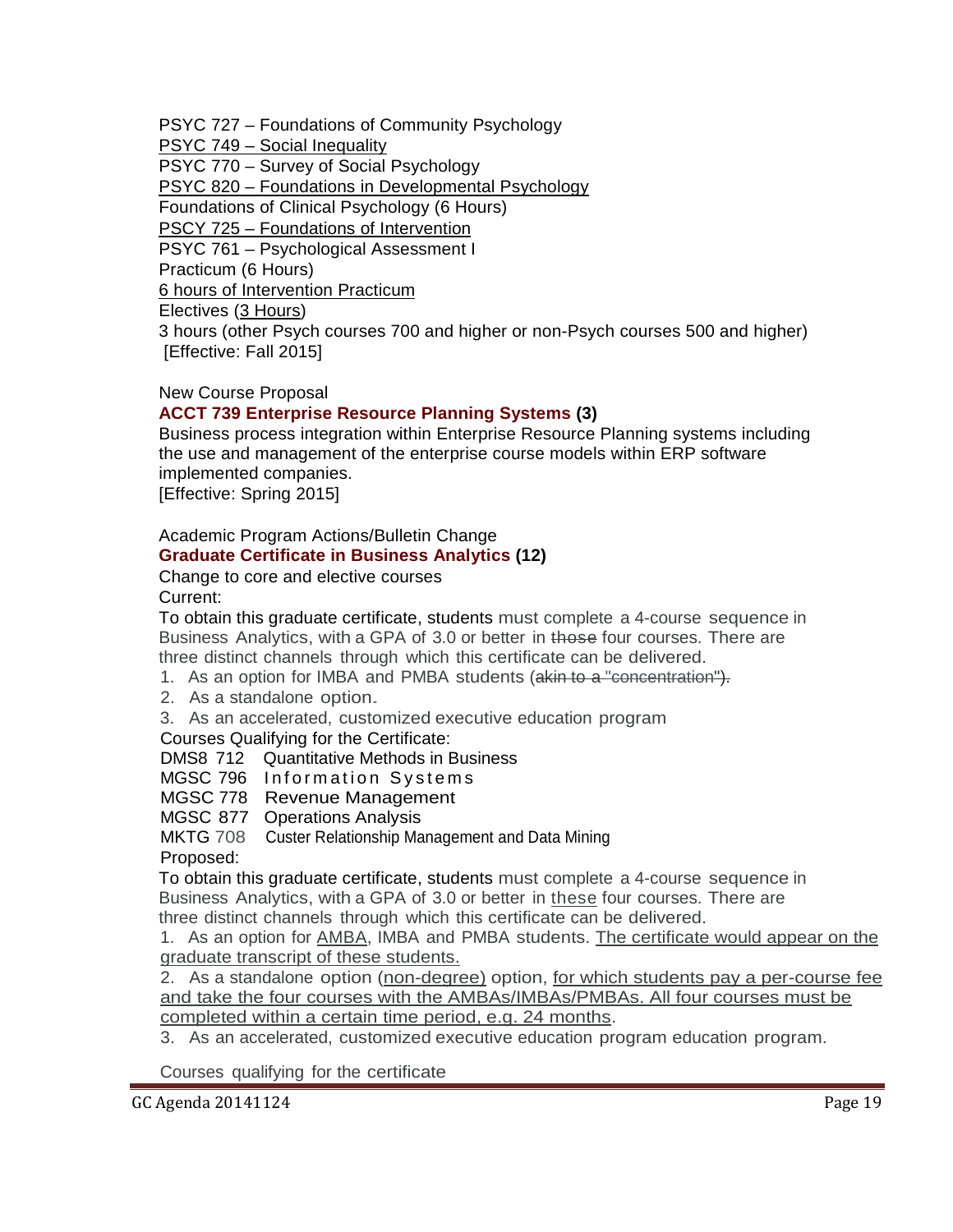The courses for this certificate were determined based on conversations with potential employers about critical business analytics skills.as well as an analysis of the curricula at the top 30 business analytics programs in the U.S. To obtain the certificate. students must take the following 3 courses:

- MGSC 891: Data Resource Management
- MGSC 777: Advanced Quantitative Methods in Business
- MKTG 708: Customer Relationship Management and Data Mining

In addition, students must choose 1of the following <sup>4</sup> courses:

- MKTG 717: Marketing Spreadsheet Modeling<br>• MGSC 778: Revenue Management
- MGSC 778: Revenue Management
- CSCE 590: Big Data Analytics
- FINA 772: Student Managed Investments

Students may request that other courses be substituted for the courses listed above.All such requests must be approved by the Moore School Analytics Programs Committee. [Effective: Fall 2015]

## Bulletin Change

# **Master of Economics - [Adding a track to the degree \(](http://gradschool.sc.edu/facstaff/gradcouncil/2014/Master%20of%20Economics-Add%20a%20track%20to%20Degree%20APA_Redacted1.pdf)3)**

## Current:

The Master of Arts in Economics program prepares the student for a career as a professional economist in business and government and/or for further graduate work in the field of economics. Prior degree work in economics is not required. International applicants whose native language is not English are also required to submit a satisfactory score on the TOEFL or the IELTS International Academic Course Type 2 Exam. Otherwise-qualified candidates are required to achieve a TOEFL score of at least iBT of 100 or 600 paper based or a score of at least 7.0 on the IELTS exam.

### Degree Requirements (30 Hours)

At the beginning of the first semester, the student must construct a program of study and choose the thesis or non-thesis option. At least half of all coursework (excluding thesis hours) must be at the 700-800 level.

Elective courses and thesis hours will depend on whether the thesis or non-thesis option is selected, as specified below MA students way wish to construct a program of study around the Moore School strengths in International Economics. Economics of Sustainability or Development Economics.

2. The Thesis Option (12 credit hours of coursework plus 6 credit hours of thesis preparation)

3. The Non-Thesis Option (18 credit hours of Coursework)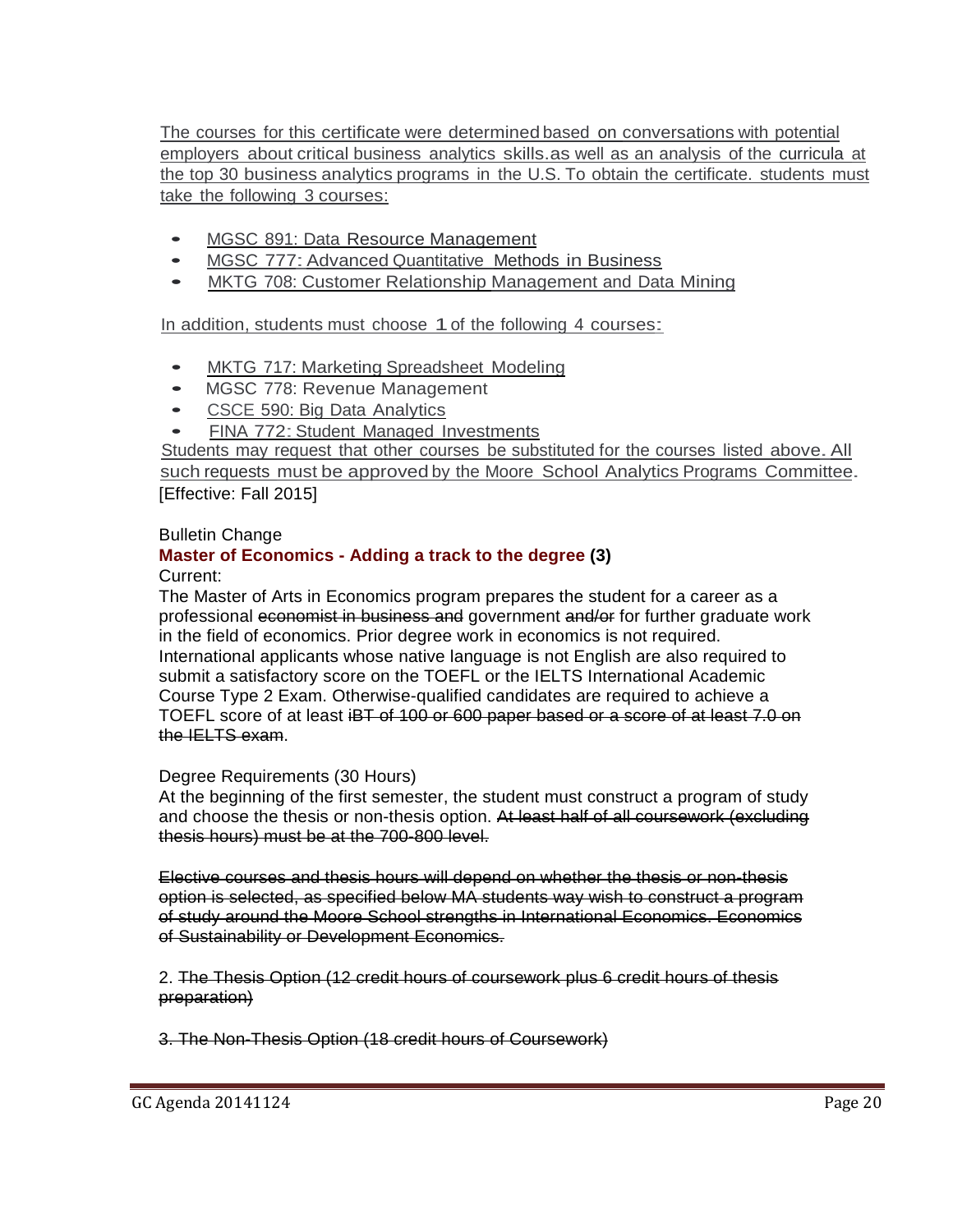Proposed:

The Master of Arts in Economics program prepares the student for a career as a professional in economics, finance, business, or government, or for further graduate work in the field of economics or finance, Prior degree work in economics if not required.

Otherwise – qualified candidates are required to achieve a TOEFL score of at least 100 on the iBT exam, at least 600 on the paper-based exam, or at least 7.0 on the IELTS exam.

Degree Requirements

The student may elect the Economics Track or the Financial Economics Track, Within the Economics Track, the student may elect the Thesis Option or Non-thesis option.

The Financial Economics Track requires 30 credit hours of coursework.

At the beginning of the first semester, the student must construct a program of study and choose which Track they will follow. Those who select the Economics track must also select the Thesis or Non-thesis option.

Elective courses and thesis hours will depend on the Track selected, and whether the thesis option or non-thesis open is chosen as specified below.

With this option, in addition to the 4 core courses, a total of 4 three-credit-hours elective courses and 6 credit hours of thesis preparation must be taken. At least half of all coursework (excluding thesis hours) must be at the 700-800 level.

B. The Non-Thesis Option

With this option, in additional to the 4 core courses, a total of 6 three-credit-hour, elective courses must be taken.

3. Final Economics Track Students in the financial economics track take 6 threecredit-hours courses in addition to the four core courses listed above. All six of the courses must be in the financial area. All course work must be completed in two years of passing the comprehensive exam and not later than six years after entering the program.

Of the six courses, there are 3 required courses: FINA 761 – Avanced Financial Management FINA 762 - Investment Management FINA 737 - Derivative Securities

The other three courses can be selected from any of the courses (subject to the